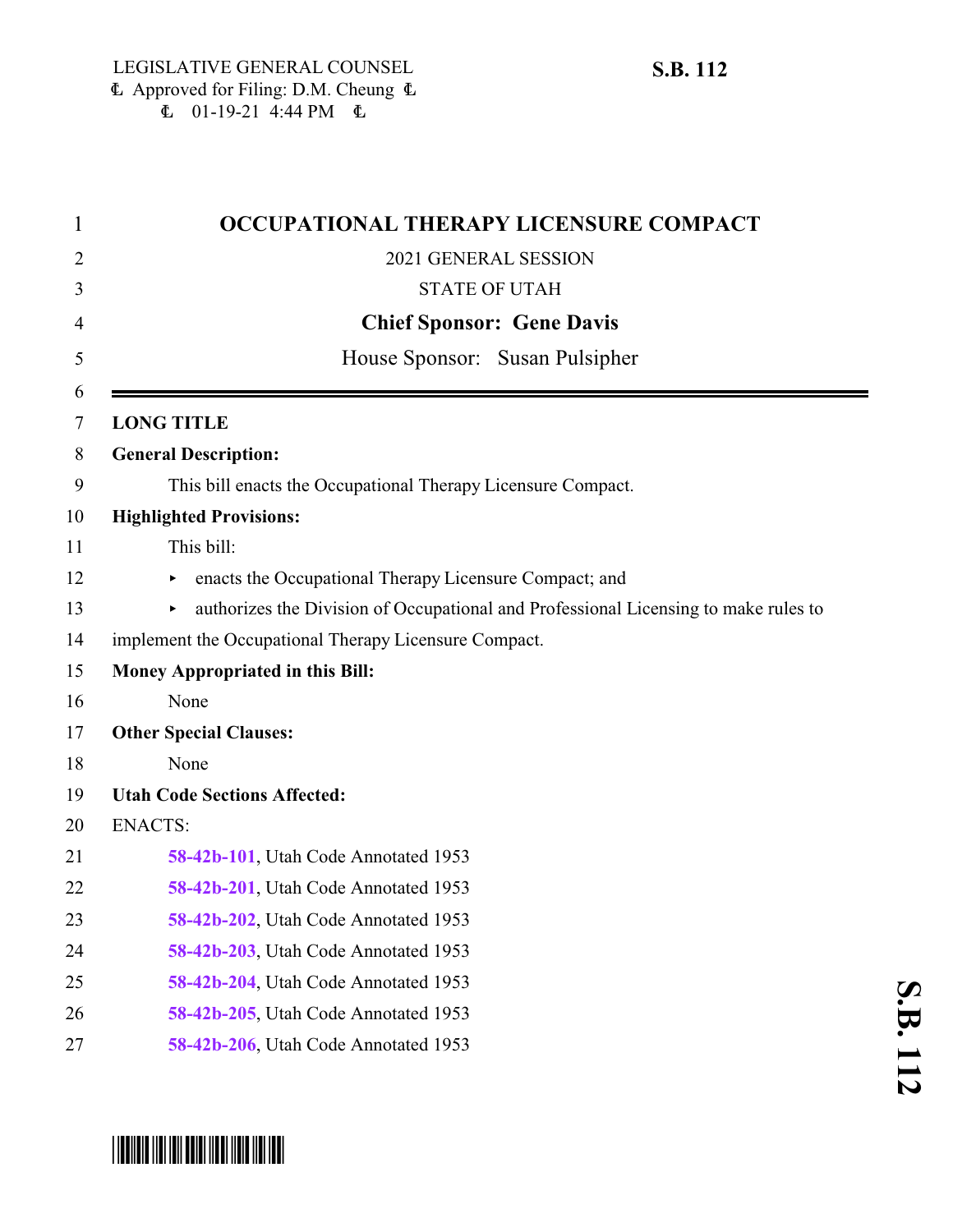<span id="page-1-1"></span><span id="page-1-0"></span>

| 58-42b-207, Utah Code Annotated 1953                                                            |
|-------------------------------------------------------------------------------------------------|
| 58-42b-208, Utah Code Annotated 1953                                                            |
| 58-42b-209, Utah Code Annotated 1953                                                            |
| 58-42b-210, Utah Code Annotated 1953                                                            |
| 58-42b-211, Utah Code Annotated 1953                                                            |
| 58-42b-212, Utah Code Annotated 1953                                                            |
| 58-42b-213, Utah Code Annotated 1953                                                            |
| 58-42b-214, Utah Code Annotated 1953                                                            |
| 58-42b-301, Utah Code Annotated 1953                                                            |
| Be it enacted by the Legislature of the state of Utah:                                          |
| Section 1. Section 58-42b-101 is enacted to read:                                               |
| <b>CHAPTER 42b. OCCUPATIONAL THERAPY LICENSURE COMPACT</b>                                      |
| 58-42b-101. Title.                                                                              |
| This chapter is known as the "Occupational Therapy Licensure Compact."                          |
| Section 2. Section 58-42b-201 is enacted to read:                                               |
| Part 2. Compact Text                                                                            |
| 58-42b-201. Section 1 -- Purpose.                                                               |
| The purpose of this Compact is to facilitate interstate practice of Occupational Therapy        |
| with the goal of improving public access to Occupational Therapy services. The Practice of      |
| Occupational Therapy occurs in the State where the patient/client is located at the time of the |
| patient/client encounter. The Compact preserves the regulatory authority of States to protect   |
| public health and safety through the current system of State licensure                          |
| This Compact is designed to achieve the following objectives:                                   |
| (A) Increase public access to Occupational Therapy services by providing for the                |
| mutual recognition of other Member State licenses;                                              |
| (B) Enhance the States' ability to protect the public's health and safety;                      |
| Encourage the cooperation of Member States in regulating multi-State<br>(C)                     |
| Occupational Therapy Practice;                                                                  |
| Support spouses of relocating military members;<br>(D)                                          |
| Enhance the exchange of licensure, investigative, and disciplinary information<br>(E)           |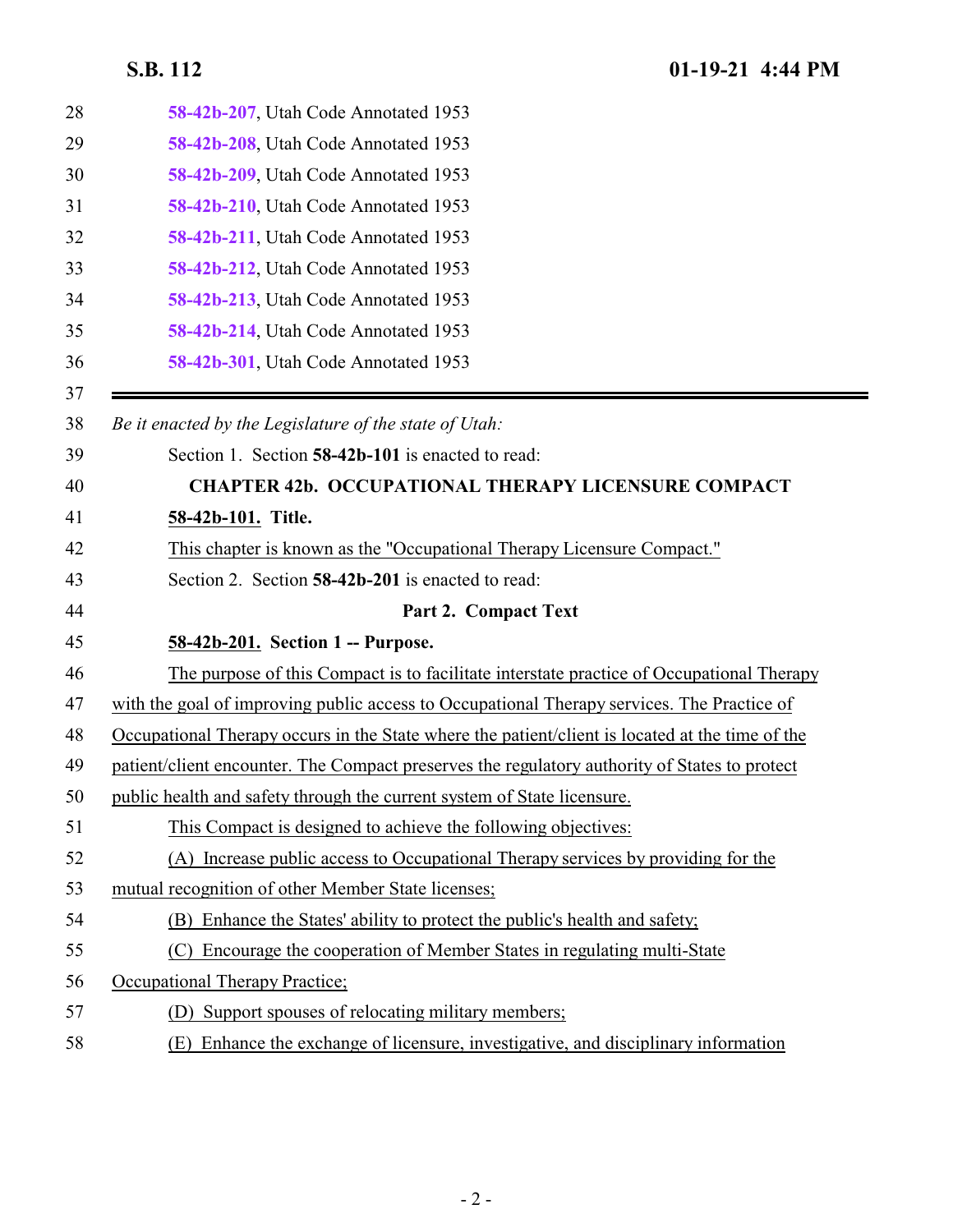<span id="page-2-0"></span>

| 59 | between Member States;                                                                          |
|----|-------------------------------------------------------------------------------------------------|
| 60 | (F) Allow a Remote State to hold a provider of services with a Compact Privilege in             |
| 61 | that State accountable to that State's practice standards; and                                  |
| 62 | (G) Facilitate the use of Telehealth technology in order to increase access to                  |
| 63 | Occupational Therapy services.                                                                  |
| 64 | Section 3. Section 58-42b-202 is enacted to read:                                               |
| 65 | 58-42b-202. Section 2 -- Definitions.                                                           |
| 66 | As used in this Compact, and except as otherwise provided, the following definitions            |
| 67 | shall apply:                                                                                    |
| 68 | (A) "Active Duty Military" means full-time duty status in the active uniformed service          |
| 69 | of the United States, including members of the National Guard and Reserve on active duty        |
| 70 | orders pursuant to 10 U.S.C. Chapter 1209 and Section 1211.                                     |
| 71 | (B) "Adverse Action" means any administrative, civil, equitable, or criminal action             |
| 72 | permitted by a State's laws which is imposed by a Licensing Board or other authority against an |
| 73 | Occupational Therapist or Occupational Therapy Assistant, including actions against an          |
| 74 | individual's license or Compact Privilege such as censure, revocation, suspension, probation,   |
| 75 | monitoring of the Licensee, or restriction on the Licensee's practice.                          |
| 76 | (C) "Alternative Program" means a non-disciplinary monitoring process approved by               |
| 77 | an Occupational Therapy Licensing Board.                                                        |
| 78 | (D) "Compact Privilege" means the authorization, which is equivalent to a license,              |
| 79 | granted by a Remote State to allow a Licensee from another Member State to practice as an       |
| 80 | Occupational Therapist or practice as an Occupational Therapy Assistant in the Remote State     |
| 81 | under its laws and rules. The Practice of Occupational Therapy occurs in the Member State       |
| 82 | where the patient/client is located at the time of the patient/client encounter.                |
| 83 | (E) "Continuing Competence/Education" means a requirement, as a condition of                    |
| 84 | license renewal, to provide evidence of participation in, and/or completion of, educational and |
| 85 | professional activities relevant to practice or area of work.                                   |
| 86 | (F) "Current Significant Investigative Information" means Investigative Information             |
| 87 | that a Licensing Board, after an inquiry or investigation that includes notification and an     |
| 88 | opportunity for the Occupational Therapist or Occupational Therapy Assistant to respond, if     |
| 89 | required by State law, has reason to believe is not groundless and, if proved true, would       |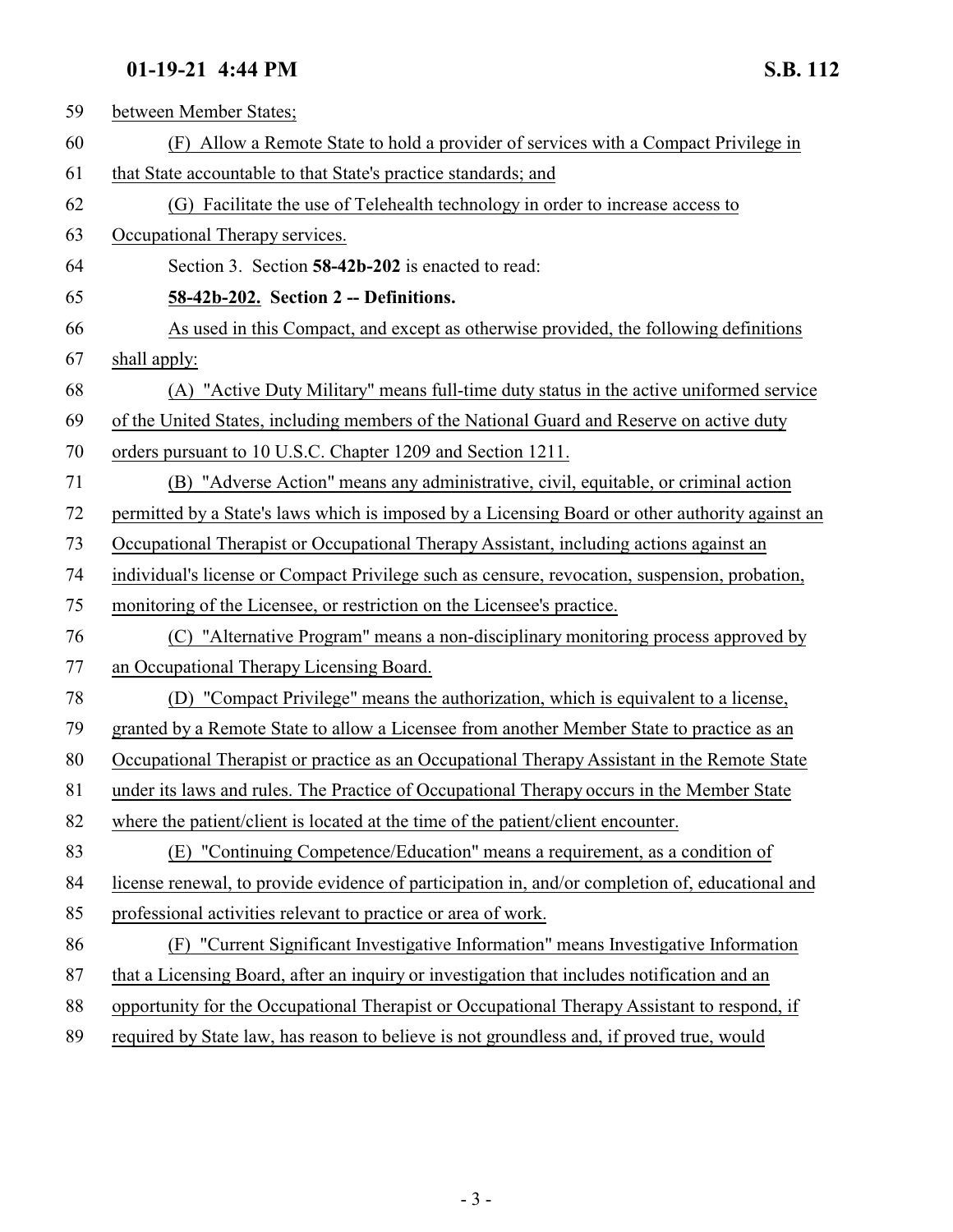| 90  | indicate more than a minor infraction.                                                         |
|-----|------------------------------------------------------------------------------------------------|
| 91  | (G) "Data System" means a repository of information about Licensees, including but             |
| 92  | not limited to license status, Investigative Information, Compact Privileges, and Adverse      |
| 93  | Actions.                                                                                       |
| 94  | "Encumbered License" means a license in which an Adverse Action restricts the<br>(H)           |
| 95  | Practice of Occupational Therapy by the Licensee or said Adverse Action has been reported to   |
| 96  | the National Practitioners Data Bank (NPDB).                                                   |
| 97  | "Executive Committee" means a group of directors elected or appointed to act on<br>(I)         |
| 98  | behalf of, and within the powers granted to them by, the Commission.                           |
| 99  | (J) "Home State" means the Member State that is the Licensee's Primary State of                |
| 100 | Residence.                                                                                     |
| 101 | "Impaired Practitioner" means individuals whose professional practice is adversely<br>(K)      |
| 102 | affected by substance abuse, addiction, or other health-related conditions.                    |
| 103 | (L) "Investigative Information" means information, records, and/or documents received          |
| 104 | or generated by an Occupational Therapy Licensing Board pursuant to an investigation.          |
| 105 | (M) "Jurisprudence Requirement" means the assessment of an individual's knowledge              |
| 106 | of the laws and rules governing the Practice of Occupational Therapy in a State.               |
| 107 | (N) "Licensee" means an individual who currently holds an authorization from the               |
| 108 | State to practice as an Occupational Therapist or as an Occupational Therapy Assistant.        |
| 109 | (O) "Member State" means a State that has enacted the Compact.                                 |
| 110 | "Occupational Therapist" means an individual who is licensed by a State to practice<br>(P)     |
| 111 | Occupational Therapy.                                                                          |
| 112 | (Q) "Occupational Therapy Assistant" means an individual who is licensed by a State            |
| 113 | to assist in the Practice of Occupational Therapy.                                             |
| 114 | (R) "Occupational Therapy," "Occupational Therapy Practice," and the "Practice of              |
| 115 | Occupational Therapy" mean the care and services provided by an Occupational Therapist or      |
| 116 | an Occupational Therapy Assistant as set forth in the Member State's statutes and regulations. |
| 117 | (S) "Occupational Therapy Compact Commission" or "Commission" means the                        |
| 118 | national administrative body whose membership consists of all States that have enacted the     |
| 119 | Compact.                                                                                       |
| 120 | "Occupational Therapy Licensing Board" or "Licensing Board" means the agency<br>(T)            |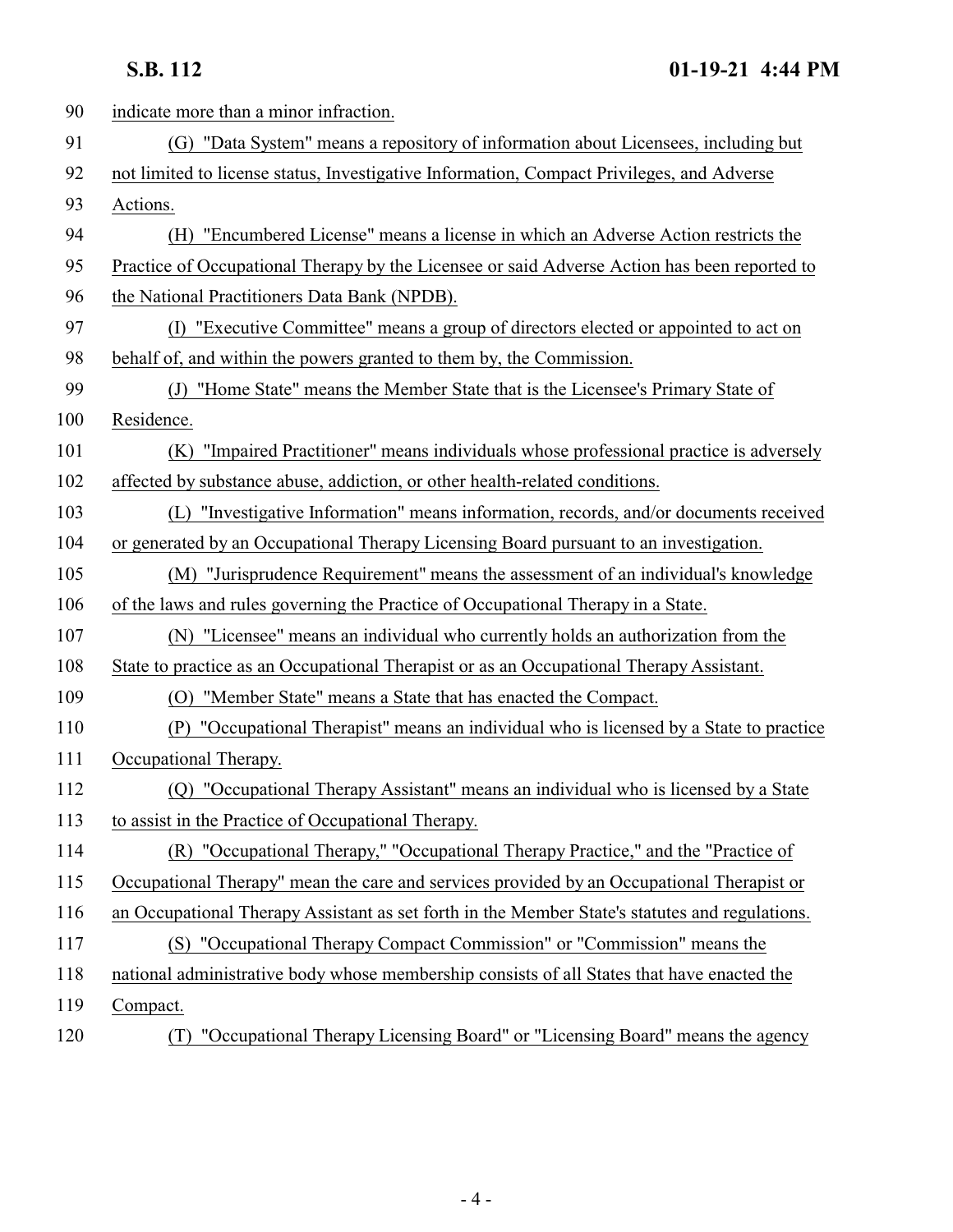<span id="page-4-0"></span>

| 121 | of a State that is authorized to license and regulate Occupational Therapists and Occupational     |
|-----|----------------------------------------------------------------------------------------------------|
| 122 | Therapy Assistants.                                                                                |
| 123 | (U) "Primary State of Residence" means the state (also known as the Home State) in                 |
| 124 | which an Occupational Therapist or Occupational Therapy Assistant who is not Active Duty           |
| 125 | Military declares a primary residence for legal purposes as verified by: driver's license, federal |
| 126 | income tax return, lease, deed, mortgage or voter registration or other verifying documentation    |
| 127 | as further defined by Commission Rules.                                                            |
| 128 | (V) "Remote State" means a Member State other than the Home State, where a                         |
| 129 | Licensee is exercising or seeking to exercise the Compact Privilege.                               |
| 130 | (W) "Rule" means a regulation promulgated by the Commission that has the force of                  |
| 131 | law.                                                                                               |
| 132 | (X) "State" means any state, commonwealth, district, or territory of the United States of          |
| 133 | America that regulates the Practice of Occupational Therapy.                                       |
| 134 | (Y) "Single-State License" means an Occupational Therapist or Occupational Therapy                 |
| 135 | Assistant license issued by a Member State that authorizes practice only within the issuing        |
| 136 | State and does not include a Compact Privilege in any other Member State.                          |
| 137 | "Telehealth" means the application of telecommunication technology to deliver<br>(Z)               |
| 138 | Occupational Therapy services for assessment, intervention and/or consultation.                    |
| 139 | Section 4. Section 58-42b-203 is enacted to read:                                                  |
| 140 | 58-42b-203. Section 3 -- State participation in the compact.                                       |
| 141 | (A) To participate in the Compact, a Member State shall:                                           |
| 142 | (1) License Occupational Therapists and Occupational Therapy Assistants;                           |
| 143 | (2) Participate fully in the Commission's Data System, including but not limited to                |
| 144 | using the Commission's unique identifier as defined in Rules of the Commission;                    |
| 145 | (3) Have a mechanism in place for receiving and investigating complaints about                     |
| 146 | Licensees;                                                                                         |
| 147 | (4) Notify the Commission, in compliance with the terms of the Compact and Rules, of               |
| 148 | any Adverse Action or the availability of Investigative Information regarding a Licensee;          |
| 149 | (5) Implement or utilize procedures for considering the criminal history records of                |
| 150 | applicants for an initial Compact Privilege. These procedures shall include the submission of      |
| 151 | fingerprints or other biometric-based information by applicants for the purpose of obtaining an    |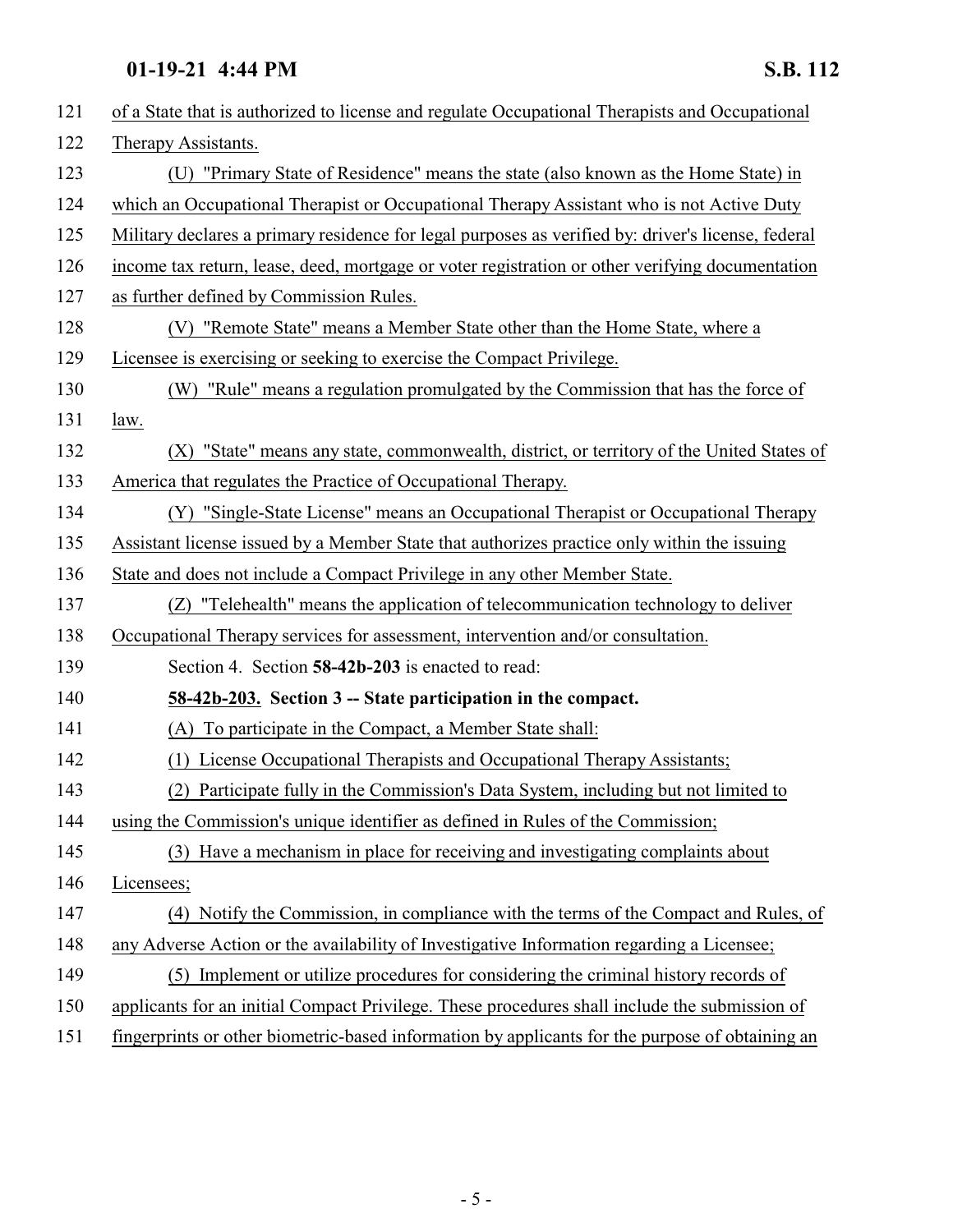# **S.B. 112 01-19-21 4:44 PM**

<span id="page-5-0"></span>

| 152 | applicant's criminal history record information from the Federal Bureau of Investigation and      |
|-----|---------------------------------------------------------------------------------------------------|
| 153 | the agency responsible for retaining that State's criminal records;                               |
| 154 | (a) A Member State shall, within a time frame established by the Commission, require              |
| 155 | a criminal background check for a Licensee seeking/applying for a Compact Privilege whose         |
| 156 | Primary State of Residence is that Member State, by receiving the results of the Federal Bureau   |
| 157 | of Investigation criminal record search, and shall use the results in making licensure decisions. |
| 158 | (b) Communication between a Member State, the Commission and among Member                         |
| 159 | States regarding the verification of eligibility for licensure through the Compact shall not      |
| 160 | include any information received from the Federal Bureau of Investigation relating to a federal   |
| 161 | criminal records check performed by a Member State under Public Law 92-544.                       |
| 162 | (6) Comply with the Rules of the Commission;                                                      |
| 163 | Utilize only a recognized national examination as a requirement for licensure<br>(7)              |
| 164 | pursuant to the Rules of the Commission; and                                                      |
| 165 | (8) Have Continuing Competence/Education requirements as a condition for license                  |
| 166 | renewal.                                                                                          |
| 167 | (B) A Member State shall grant the Compact Privilege to a Licensee holding a valid                |
| 168 | unencumbered license in another Member State in accordance with the terms of the Compact          |
| 169 | and Rules.                                                                                        |
| 170 | (C) Member States may charge a fee for granting a Compact Privilege.                              |
| 171 | (D)<br>A Member State shall provide for the State's delegate to attend all Occupational           |
| 172 | Therapy Compact Commission meetings.                                                              |
| 173 | Individuals not residing in a Member State shall continue to be able to apply for a<br>(E)        |
| 174 | Member State's Single-State License as provided under the laws of each Member State.              |
| 175 | However, the Single-State License granted to these individuals shall not be recognized as         |
| 176 | granting the Compact Privilege in any other Member State.                                         |
| 177 | (F) Nothing in this Compact shall affect the requirements established by a Member                 |
| 178 | State for the issuance of a Single-State License.                                                 |
| 179 | Section 5. Section 58-42b-204 is enacted to read:                                                 |
| 180 | 58-42b-204. Section 4 -- Compact privilege.                                                       |
| 181 | (A) To exercise the Compact Privilege under the terms and provisions of the Compact,              |
| 182 | the Licensee shall:                                                                               |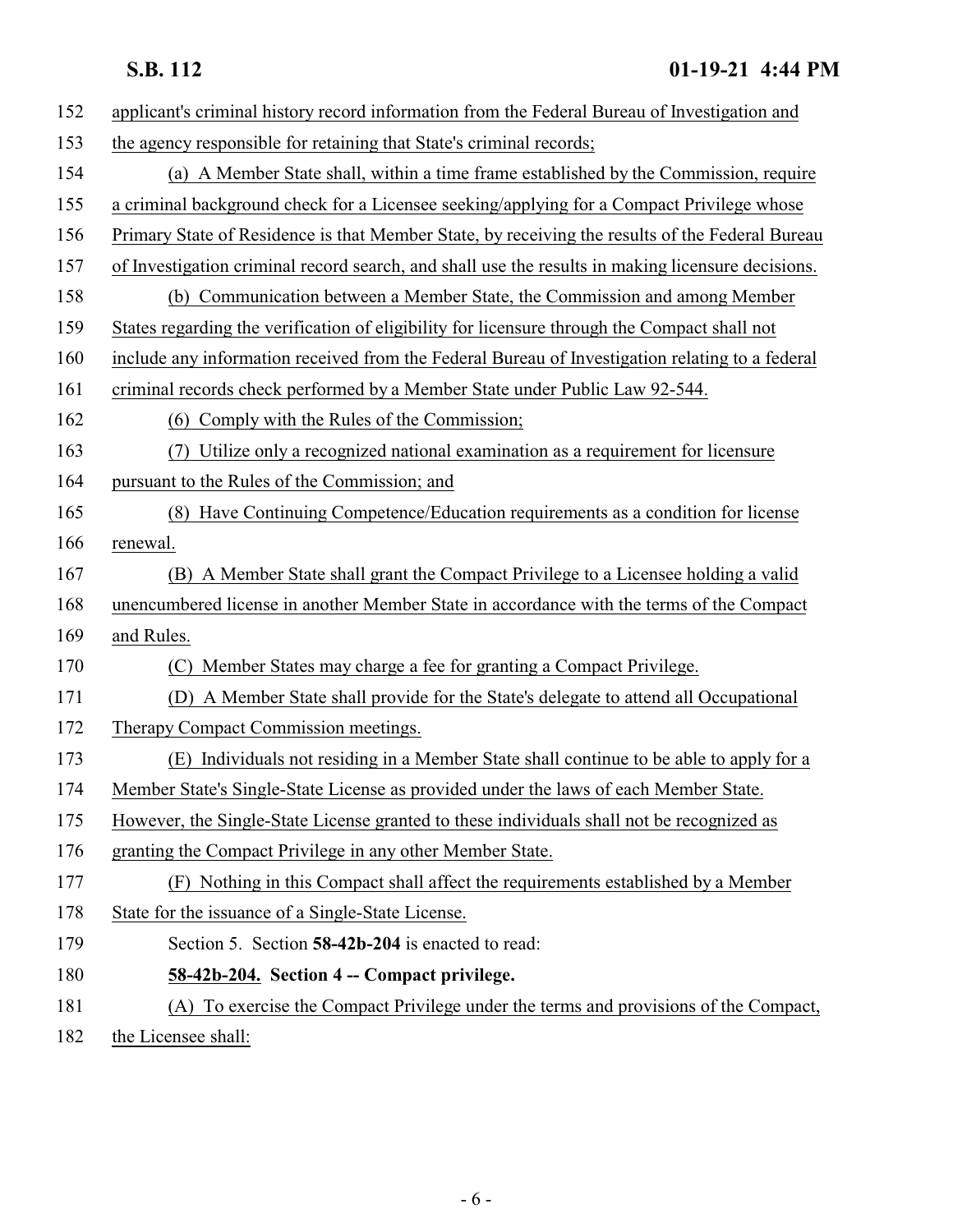| 183 | Hold a license in the Home State;<br>(1)                                                           |
|-----|----------------------------------------------------------------------------------------------------|
| 184 | Have a valid United States Social Security Number or National Provider Identifier                  |
| 185 | number;                                                                                            |
| 186 | (3) Have no encumbrance on any State license;                                                      |
| 187 | (4) Be eligible for a Compact Privilege in any Member State in accordance with                     |
| 188 | Subsections $(D)$ , $(F)$ , $(G)$ , and $(H)$ ;                                                    |
| 189 | (5) Have paid all fines and completed all requirements resulting from any Adverse                  |
| 190 | Action against any license or Compact Privilege, and two years have elapsed from the date of       |
| 191 | such completion;                                                                                   |
| 192 | (6) Notify the Commission that the Licensee is seeking the Compact Privilege within a              |
| 193 | Remote State(s);                                                                                   |
| 194 | (7) Pay any applicable fees, including any State fee, for the Compact Privilege;                   |
| 195 | (8) Complete a criminal background check in accordance with Subsection                             |
| 196 | $58-42b-203(A)(5);$                                                                                |
| 197 | (a) The Licensee shall be responsible for the payment of any fee associated with the               |
| 198 | completion of a criminal background check.                                                         |
| 199 | (9) Meet any Jurisprudence Requirements established by the Remote State(s) in which                |
| 200 | the Licensee is seeking a Compact Privilege; and                                                   |
| 201 | (10) Report to the Commission Adverse Action taken by any non-Member State within                  |
| 202 | 30 days from the date the Adverse Action is taken.                                                 |
| 203 | (B) The Compact Privilege is valid until the expiration date of the Home State license.            |
| 204 | The Licensee must comply with the requirements of Subsection $58-42b-204(A)$ to maintain the       |
| 205 | Compact Privilege in the Remote State.                                                             |
| 206 | (C) A Licensee providing Occupational Therapy in a Remote State under the Compact                  |
| 207 | Privilege shall function within the laws and regulations of the Remote State.                      |
| 208 | (D) Occupational Therapy Assistants practicing in a Remote State shall be supervised               |
| 209 | by an Occupational Therapist licensed or holding a Compact Privilege in that Remote State.         |
| 210 | (E) A Licensee providing Occupational Therapy in a Remote State is subject to that                 |
| 211 | State's regulatory authority. A Remote State may, in accordance with due process and that          |
| 212 | State's laws, remove a Licensee's Compact Privilege in the Remote State for a specific period      |
| 213 | of time, impose fines, and/or take any other necessary actions to protect the health and safety of |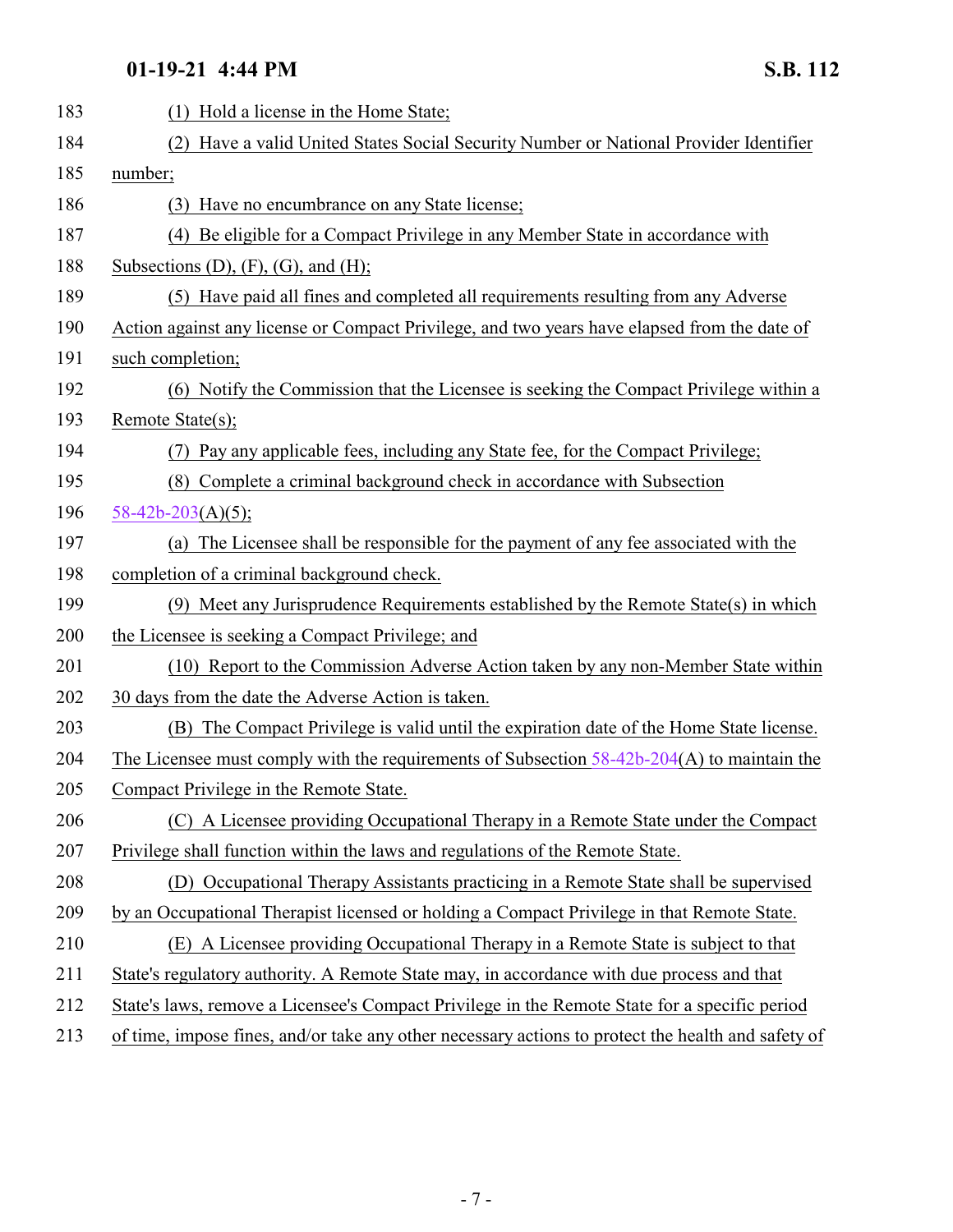<span id="page-7-0"></span>

| 214 | its citizens. The Licensee may be ineligible for a Compact Privilege in any State until the |
|-----|---------------------------------------------------------------------------------------------|
| 215 | specific time for removal has passed and all fines are paid.                                |
| 216 | (F) If a Home State license is encumbered, the Licensee shall lose the Compact              |
| 217 | Privilege in any Remote State until the following occur:                                    |
| 218 | The Home State license is no longer encumbered; and<br>(1)                                  |
| 219 | Two years have elapsed from the date on which the Home State license is no longer<br>(2)    |
| 220 | encumbered in accordance with Subsection $58-42b-204(F)(1)$ .                               |
| 221 | (G) Once an Encumbered License in the Home State is restored to good standing, the          |
| 222 | Licensee must meet the requirements of Subsection (A) to obtain a Compact Privilege in any  |
| 223 | Remote State.                                                                               |
| 224 | (H) If a Licensee's Compact Privilege in any Remote State is removed, the individual        |
| 225 | may lose the Compact Privilege in any other Remote State until the following occur:         |
| 226 | The specific period of time for which the Compact Privilege was removed has<br>(1)          |
| 227 | ended;                                                                                      |
| 228 | (2) All fines have been paid and all conditions have been met;                              |
| 229 | Two years have elapsed from the date of completing requirements for Subsections<br>(3)      |
| 230 | $(H)(1)$ and $(2)$ ; and                                                                    |
| 231 | The Compact Privileges are reinstated by the Commission, and the compact Data<br>(4)        |
| 232 | System is updated to reflect reinstatement.                                                 |
| 233 | (I) If a Licensee's Compact Privilege in any Remote State is removed due to an              |
| 234 | erroneous charge, privileges shall be restored through the compact Data System.             |
| 235 | (J) Once the requirements of Subsection (H) have been met, the licensee must meet the       |
| 236 | requirements in Subsection (A) to obtain a Compact Privilege in a Remote State.             |
| 237 | Section 6. Section 58-42b-205 is enacted to read:                                           |
| 238 | 58-42b-205. Section 5 -- Obtaining a new home state license by virtue of a                  |
| 239 | compact privilege.                                                                          |
| 240 | (A) An Occupational Therapist or Occupational Therapy Assistant may hold a Home             |
| 241 | State license, which allows for Compact Privileges in Member States, in only one Member     |
| 242 | State at a time.                                                                            |
| 243 | (B) If an Occupational Therapist or Occupational Therapy Assistant changes Primary          |
| 244 | State of Residence by moving between two Member States:                                     |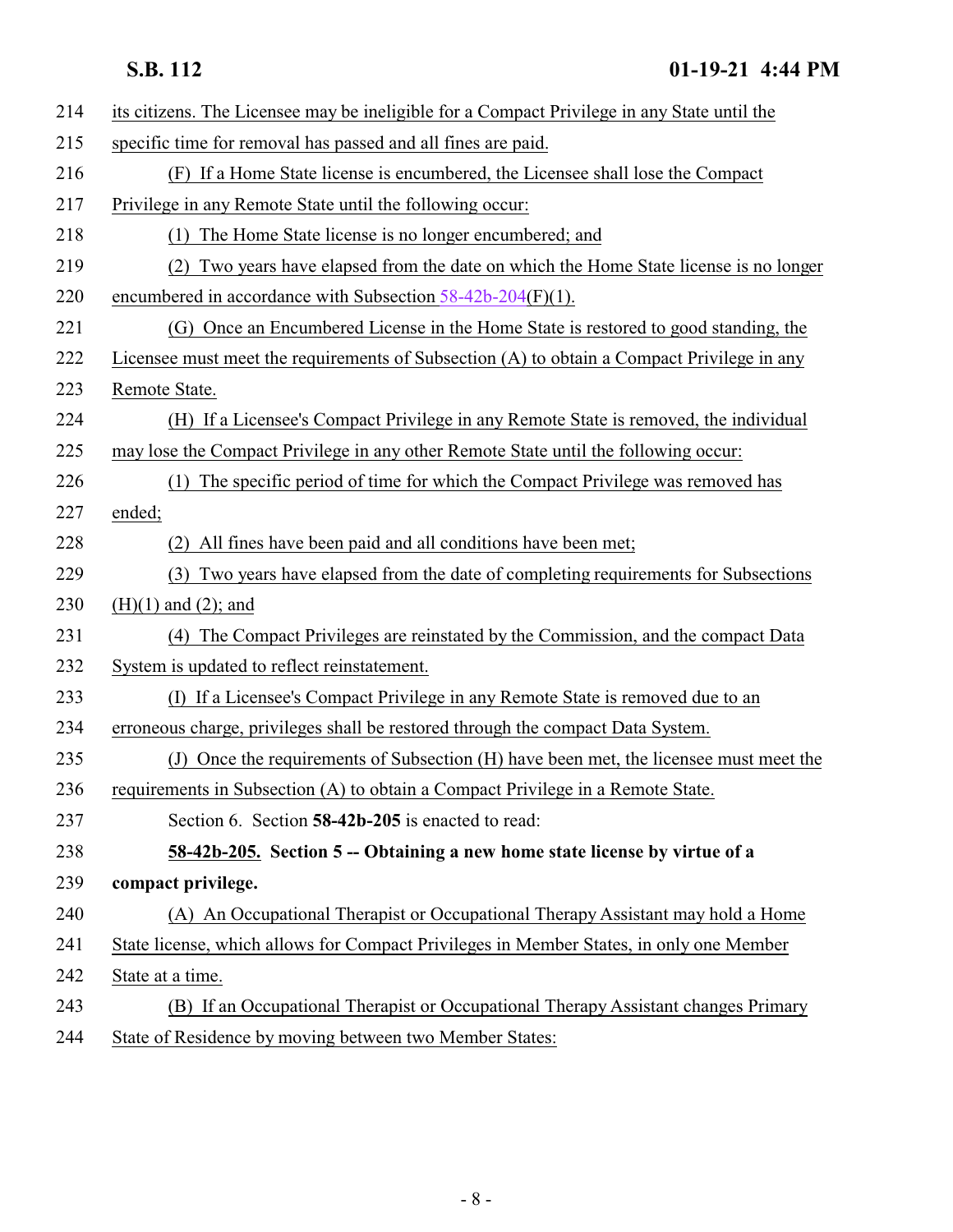<span id="page-8-0"></span>

| 245 | (1) The Occupational Therapist or Occupational Therapy Assistant shall file an                 |
|-----|------------------------------------------------------------------------------------------------|
| 246 | application for obtaining a new Home State license by virtue of a Compact Privilege, pay all   |
| 247 | applicable fees, and notify the current and new Home State in accordance with applicable       |
| 248 | Rules adopted by the Commission.                                                               |
| 249 | (2) Upon receipt of an application for obtaining a new Home State license by virtue of         |
| 250 | compact privilege, the new Home State shall verify that the Occupational Therapist or          |
| 251 | Occupational Therapy Assistant meets the pertinent criteria outlined in Section 58-42b-204 via |
| 252 | the Data System, without need for primary source verification except for:                      |
| 253 | (a) an FBI fingerprint based criminal background check if not previously performed or          |
| 254 | updated pursuant to applicable Rules adopted by the Commission in accordance with Public       |
| 255 | Law 92-544;                                                                                    |
| 256 | (b) other criminal background check as required by the new Home State; and                     |
| 257 | (c) submission of any requisite Jurisprudence Requirements of the new Home State.              |
| 258 | The former Home State shall convert the former Home State license into a<br>(3)                |
| 259 | Compact Privilege once the new Home State has activated the new Home State license in          |
| 260 | accordance with applicable Rules adopted by the Commission.                                    |
| 261 | (4) Notwithstanding any other provision of this Compact, if the Occupational Therapist         |
| 262 | or Occupational Therapy Assistant cannot meet the criteria in Section 58-42b-204, the new      |
| 263 | Home State shall apply its requirements for issuing a new Single-State License.                |
| 264 | The Occupational Therapist or the Occupational Therapy Assistant shall pay all<br>(5)          |
| 265 | applicable fees to the new Home State in order to be issued a new Home State license.          |
| 266 | If an Occupational Therapist or Occupational Therapy Assistant changes Primary<br>(C)          |
| 267 | State of Residence by moving from a Member State to a non-Member State, or from a              |
| 268 | non-Member State to a Member State, the State criteria shall apply for issuance of a           |
| 269 | Single-State License in the new State.                                                         |
| 270 | (D) Nothing in this compact shall interfere with a Licensee's ability to hold a                |
| 271 | Single-State License in multiple States; however, for the purposes of this compact, a Licensee |
| 272 | shall have only one Home State license.                                                        |
| 273 | (E) Nothing in this Compact shall affect the requirements established by a Member              |
| 274 | State for the issuance of a Single-State License.                                              |
| 275 | Section 7. Section 58-42b-206 is enacted to read:                                              |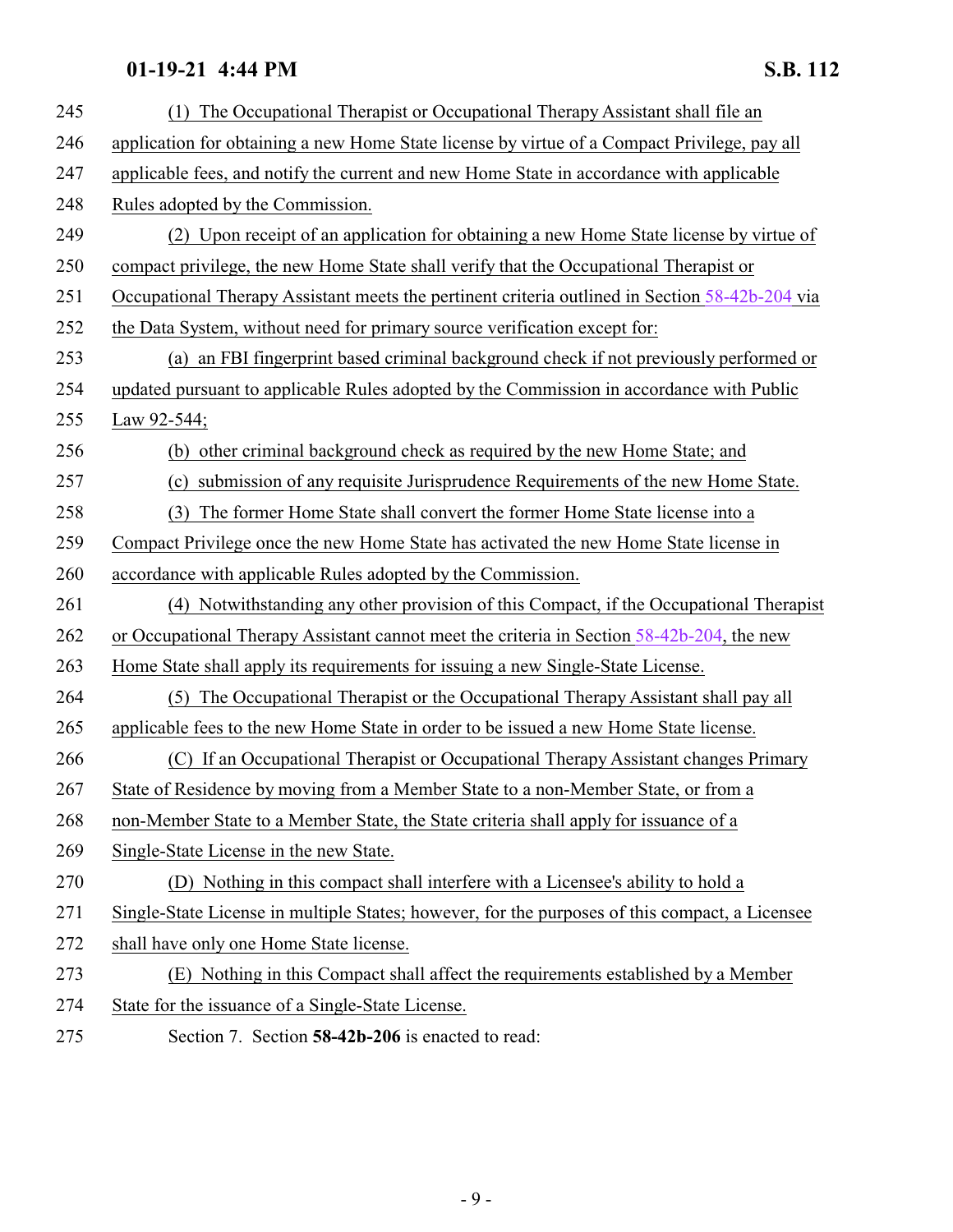<span id="page-9-0"></span>

| 276 | 58-42b-206. Section 6 -- Active duty military personnel or their spouses.                        |
|-----|--------------------------------------------------------------------------------------------------|
| 277 | (A) Active Duty Military personnel, or their spouses, shall designate a Home State               |
| 278 | where the individual has a current license in good standing. The individual may retain the       |
| 279 | Home State designation during the period the service member is on active duty. Subsequent to     |
| 280 | designating a Home State, the individual shall only change their Home State through              |
| 281 | application for licensure in the new State or through the process described in Section           |
| 282 | 58-42b-205                                                                                       |
| 283 | Section 8. Section 58-42b-207 is enacted to read:                                                |
| 284 | 58-42b-207. Section 7 -- Adverse actions.                                                        |
| 285 | (A) A Home State shall have exclusive power to impose Adverse Action against an                  |
| 286 | Occupational Therapist's or Occupational Therapy Assistant's license issued by the Home State.   |
| 287 | (B) In addition to the other powers conferred by State law, a Remote State shall have            |
| 288 | the authority, in accordance with existing State due process law, to:                            |
| 289 | (1) Take Adverse Action against an Occupational Therapist's or Occupational Therapy              |
| 290 | Assistant's Compact Privilege within that Member State.                                          |
| 291 | (2) Issue subpoenas for both hearings and investigations that require the attendance and         |
| 292 | testimony of witnesses as well as the production of evidence. Subpoenas issued by a Licensing    |
| 293 | Board in a Member State for the attendance and testimony of witnesses or the production of       |
| 294 | evidence from another Member State shall be enforced in the latter State by any court of         |
| 295 | competent jurisdiction, according to the practice and procedure of that court applicable to      |
| 296 | subpoenas issued in proceedings pending before it. The issuing authority shall pay any witness   |
| 297 | fees, travel expenses, mileage, and other fees required by the service statutes of the State in  |
| 298 | which the witnesses or evidence are located.                                                     |
| 299 | (C) For purposes of taking Adverse Action, the Home State shall give the same priority           |
| 300 | and effect to reported conduct received from a Member State as it would if the conduct had       |
| 301 | occurred within the Home State. In so doing, the Home State shall apply its own State laws to    |
| 302 | determine appropriate action.                                                                    |
| 303 | The Home State shall complete any pending investigations of an Occupational<br>(D)               |
| 304 | Therapist or Occupational Therapy Assistant who changes Primary State of Residence during        |
| 305 | the course of the investigations. The Home State, where the investigations were initiated, shall |
| 306 | also have the authority to take appropriate action(s) and shall promptly report the conclusions  |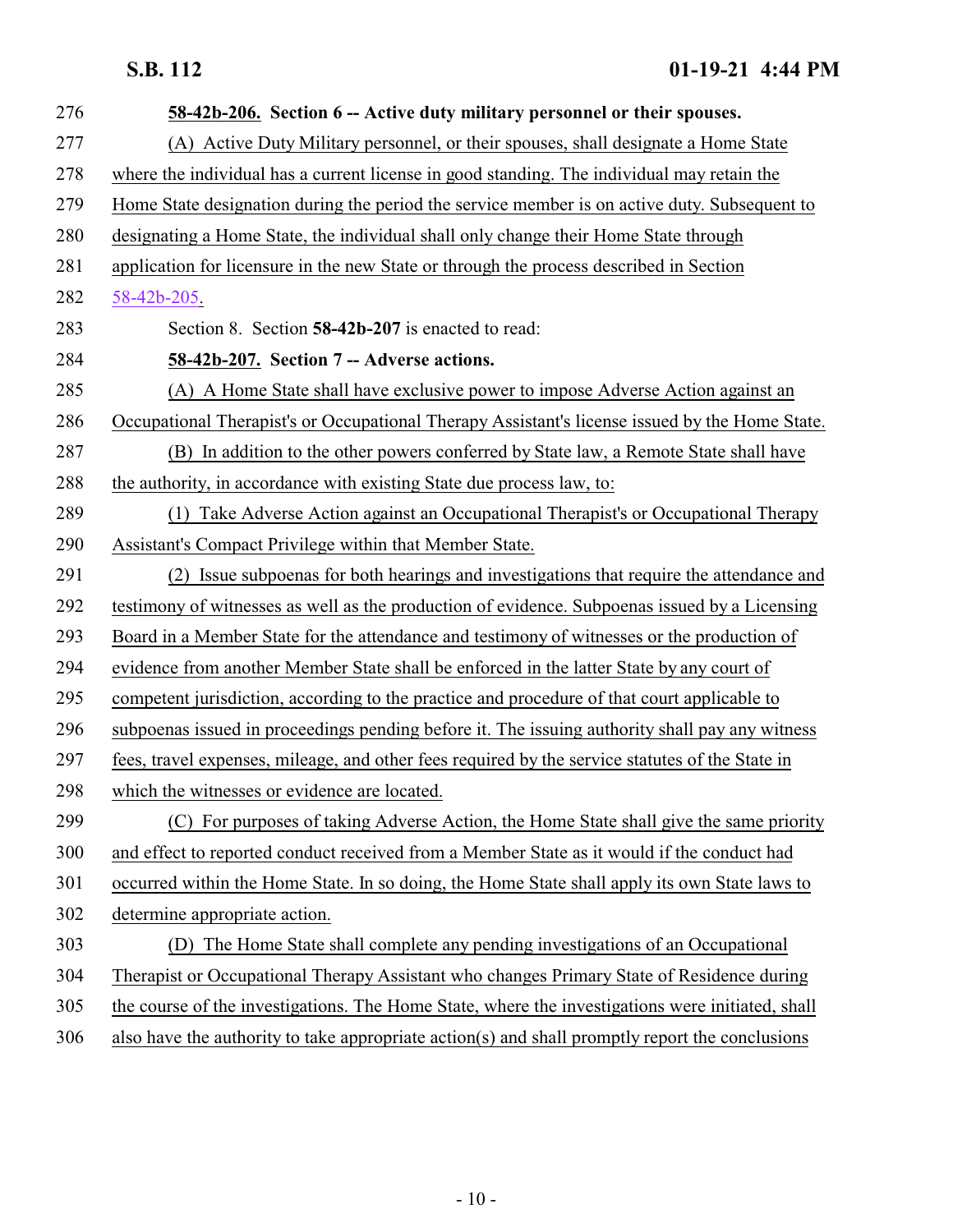<span id="page-10-0"></span>

| 307 | of the investigations to the Occupational Therapy Compact Commission Data System. The         |
|-----|-----------------------------------------------------------------------------------------------|
| 308 | Occupational Therapy Compact Commission Data System administrator shall promptly notify       |
| 309 | the new Home State of any Adverse Actions.                                                    |
| 310 | (E) A Member State, if otherwise permitted by State law, may recover from the                 |
| 311 | affected Occupational Therapist or Occupational Therapy Assistant the costs of investigations |
| 312 | and disposition of cases resulting from any Adverse Action taken against that Occupational    |
| 313 | Therapist or Occupational Therapy Assistant.                                                  |
| 314 | (F) A Member State may take Adverse Action based on the factual findings of the               |
| 315 | Remote State, provided that the Member State follows its own procedures for taking the        |
| 316 | Adverse Action.                                                                               |
| 317 | (G) Joint Investigations                                                                      |
| 318 | (1) In addition to the authority granted to a Member State by its respective State            |
| 319 | Occupational Therapy laws and regulations or other applicable State law, any Member State     |
| 320 | may participate with other Member States in joint investigations of Licensees.                |
| 321 | (2) Member States shall share any investigative, litigation, or compliance materials in       |
| 322 | furtherance of any joint or individual investigation initiated under the Compact.             |
| 323 | (H) If an Adverse Action is taken by the Home State against an Occupational                   |
| 324 | Therapist's or Occupational Therapy Assistant's license, the Occupational Therapist's or      |
| 325 | Occupational Therapy Assistant's Compact Privilege in all other Member States shall be        |
| 326 | deactivated until all encumbrances have been removed from the State license. All Home State   |
| 327 | disciplinary orders that impose Adverse Action against an Occupational Therapist's or         |
| 328 | Occupational Therapy Assistant's license shall include a Statement that the Occupational      |
| 329 | Therapist's or Occupational Therapy Assistant's Compact Privilege is deactivated in all       |
| 330 | Member States during the pendency of the order.                                               |
| 331 | (I) If a Member State takes Adverse Action, it shall promptly notify the administrator        |
| 332 | of the Data System. The administrator of the Data System shall promptly notify the Home State |
| 333 | of any Adverse Actions by Remote States.                                                      |
| 334 | (J) Nothing in this Compact shall override a Member State's decision that participation       |
| 335 | in an Alternative Program may be used in lieu of Adverse Action.                              |
| 336 | Section 9. Section 58-42b-208 is enacted to read:                                             |
| 337 | 58-42b-208. Section 8 -- Establishment of the Occupational Therapy Compact                    |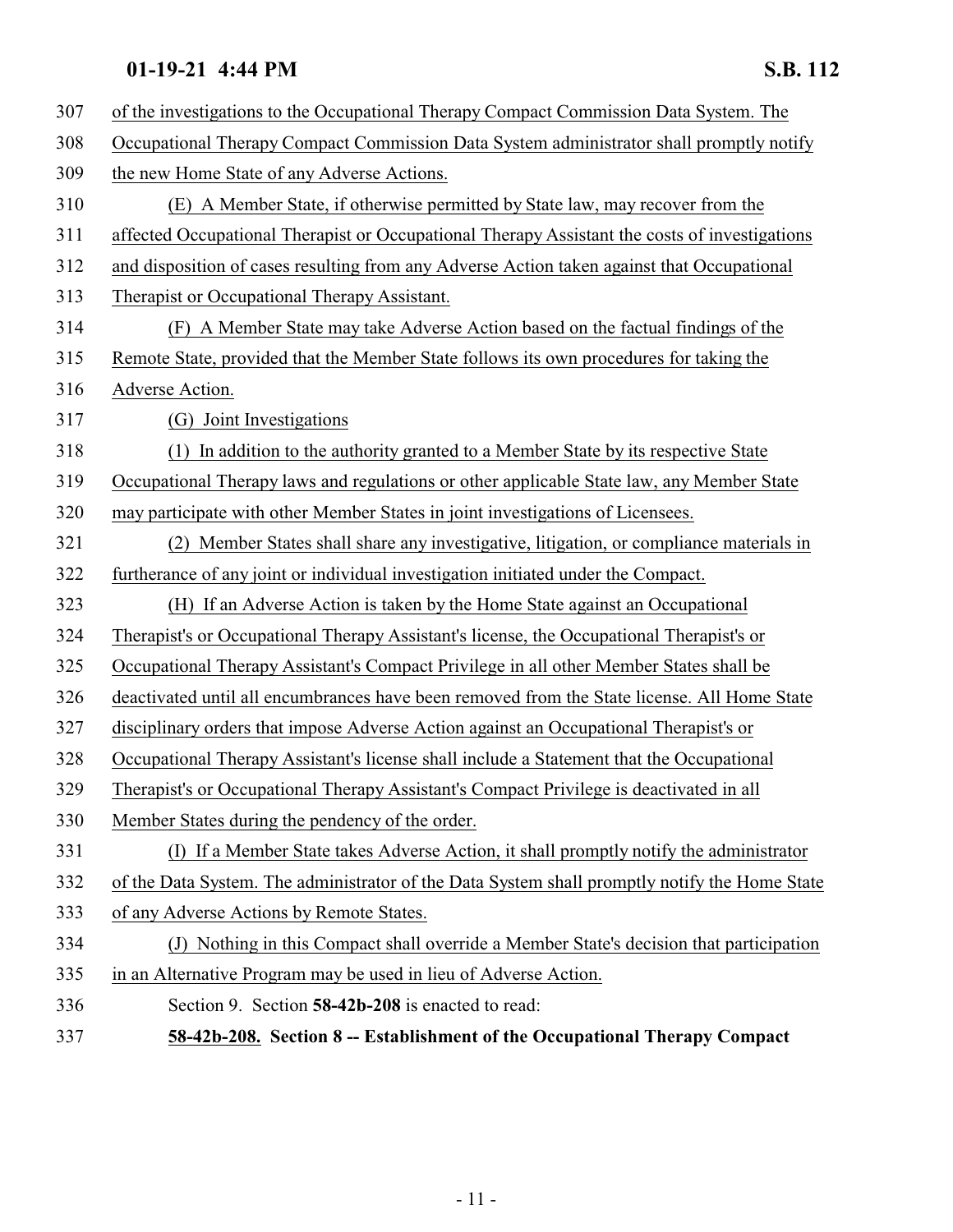| 338 | Commission.                                                                                       |
|-----|---------------------------------------------------------------------------------------------------|
| 339 | (A) The Compact Member States hereby create and establish a joint public agency                   |
| 340 | known as the Occupational Therapy Compact Commission.                                             |
| 341 | (1) The Commission is an instrumentality of the Compact States.                                   |
| 342 | (2) Venue is proper and judicial proceedings by or against the Commission shall be                |
| 343 | brought solely and exclusively in a court of competent jurisdiction where the principal office of |
| 344 | the Commission is located. The Commission may waive venue and jurisdictional defenses to          |
| 345 | the extent it adopts or consents to participate in alternative dispute resolution proceedings.    |
| 346 | (3) Nothing in this Compact shall be construed to be a waiver of sovereign immunity.              |
| 347 | (B) Membership, Voting, and Meetings                                                              |
| 348 | Each Member State shall have and be limited to one delegate selected by that<br>(1)               |
| 349 | Member State's Licensing Board.                                                                   |
| 350 | (2) The delegate shall be either:                                                                 |
| 351 | A current member of the Licensing Board, who is an Occupational Therapist,<br>(a)                 |
| 352 | Occupational Therapy Assistant, or public member; or                                              |
| 353 | (b) An administrator of the Licensing Board.                                                      |
| 354 | (3) Any delegate may be removed or suspended from office as provided by the law of                |
| 355 | the State from which the delegate is appointed.                                                   |
| 356 | (4) The Member State board shall fill any vacancy occurring in the Commission within              |
| 357 | 90 days.                                                                                          |
| 358 | (5) Each delegate shall be entitled to one vote with regard to the promulgation of Rules          |
| 359 | and creation of bylaws and shall otherwise have an opportunity to participate in the business     |
| 360 | and affairs of the Commission. A delegate shall vote in person or by such other means as          |
| 361 | provided in the bylaws. The bylaws may provide for delegates' participation in meetings by        |
| 362 | telephone or other means of communication.                                                        |
| 363 | (6) The Commission shall meet at least once during each calendar year. Additional                 |
| 364 | meetings shall be held as set forth in the bylaws.                                                |
| 365 | The Commission shall establish by Rule a term of office for delegates.                            |
| 366 | The Commission shall have the following powers and duties:<br>(C)                                 |
| 367 | Establish a Code of Ethics for the Commission;<br>(1)                                             |
| 368 | (2) Establish the fiscal year of the Commission;                                                  |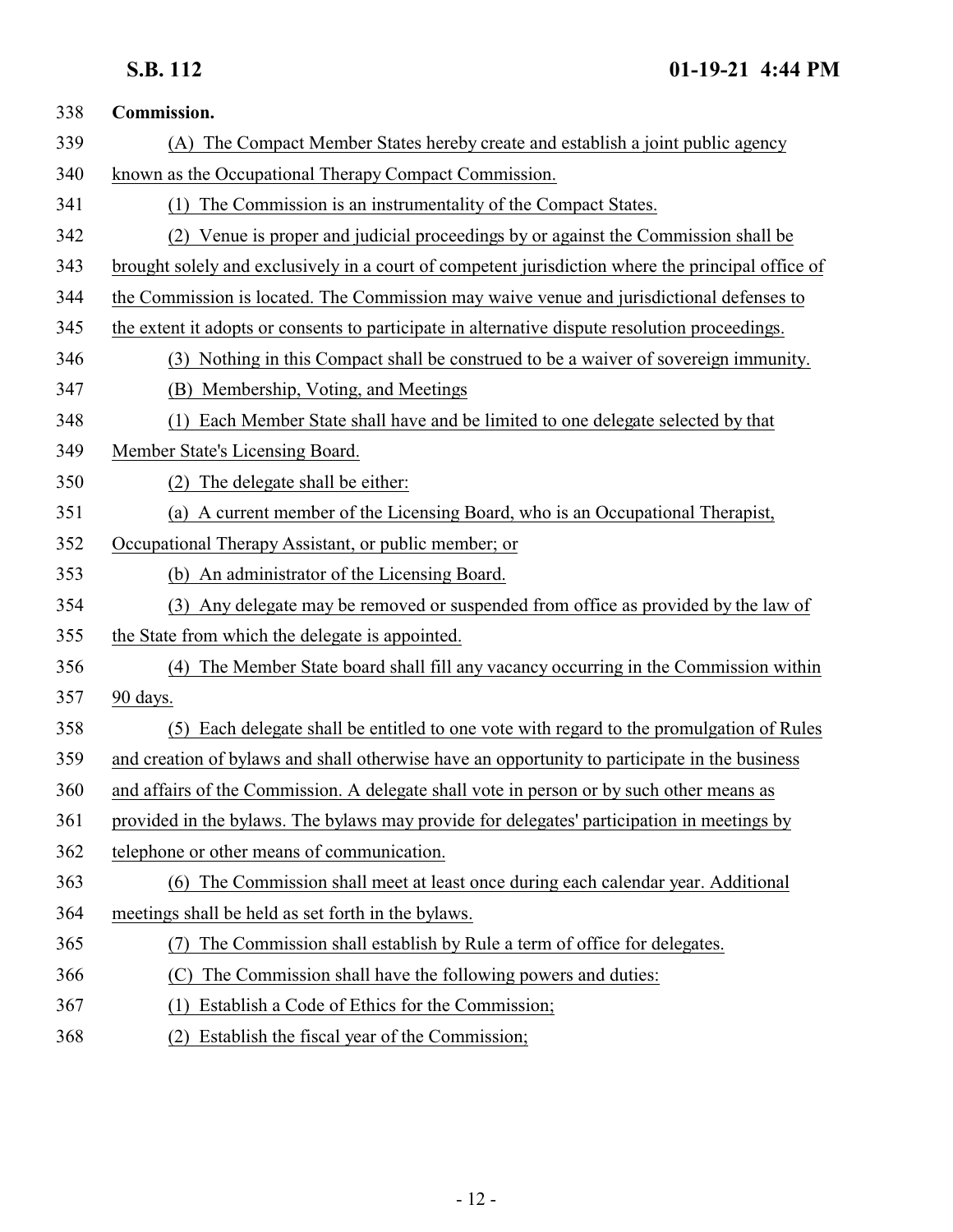| 369 | (3) Establish bylaws;                                                                            |
|-----|--------------------------------------------------------------------------------------------------|
| 370 | (4) Maintain its financial records in accordance with the bylaws;                                |
| 371 | (5) Meet and take such actions as are consistent with the provisions of this Compact             |
| 372 | and the bylaws;                                                                                  |
| 373 | (6) Promulgate uniform Rules to facilitate and coordinate implementation and                     |
| 374 | administration of this Compact. The Rules shall have the force and effect of law and shall be    |
| 375 | binding in all Member States;                                                                    |
| 376 | (7) Bring and prosecute legal proceedings or actions in the name of the Commission,              |
| 377 | provided that the standing of any State Occupational Therapy Licensing Board to sue or be        |
| 378 | sued under applicable law shall not be affected;                                                 |
| 379 | (8) Purchase and maintain insurance and bonds;                                                   |
| 380 | (9) Borrow, accept, or contract for services of personnel, including, but not limited to,        |
| 381 | employees of a Member State;                                                                     |
| 382 | (10) Hire employees, elect or appoint officers, fix compensation, define duties, grant           |
| 383 | such individuals appropriate authority to carry out the purposes of the Compact, and establish   |
| 384 | the Commission's personnel policies and programs relating to conflicts of interest,              |
| 385 | qualifications of personnel, and other related personnel matters;                                |
| 386 | (11) Accept any and all appropriate donations and grants of money, equipment,                    |
| 387 | supplies, materials and services, and receive, utilize and dispose of the same, provided that at |
| 388 | all times the Commission shall avoid any appearance of impropriety and/or conflict of interest;  |
| 389 | (12) Lease, purchase, accept appropriate gifts or donations of, or otherwise own, hold,          |
| 390 | improve or use, any property, real, personal or mixed, provided that at all times the            |
| 391 | Commission shall avoid any appearance of impropriety;                                            |
| 392 | (13) Sell, convey, mortgage, pledge, lease, exchange, abandon, or otherwise dispose of           |
| 393 | any property real, personal, or mixed;                                                           |
| 394 | (14) Establish a budget and make expenditures;                                                   |
| 395 | $(15)$ Borrow money;                                                                             |
| 396 | (16) Appoint committees, including standing committees composed of members, State                |
| 397 | regulators, State legislators or their representatives, and consumer representatives, and such   |
| 398 | other interested persons as may be designated in this Compact and the bylaws;                    |
| 399 | (17) Provide and receive information from, and cooperate with, law enforcement                   |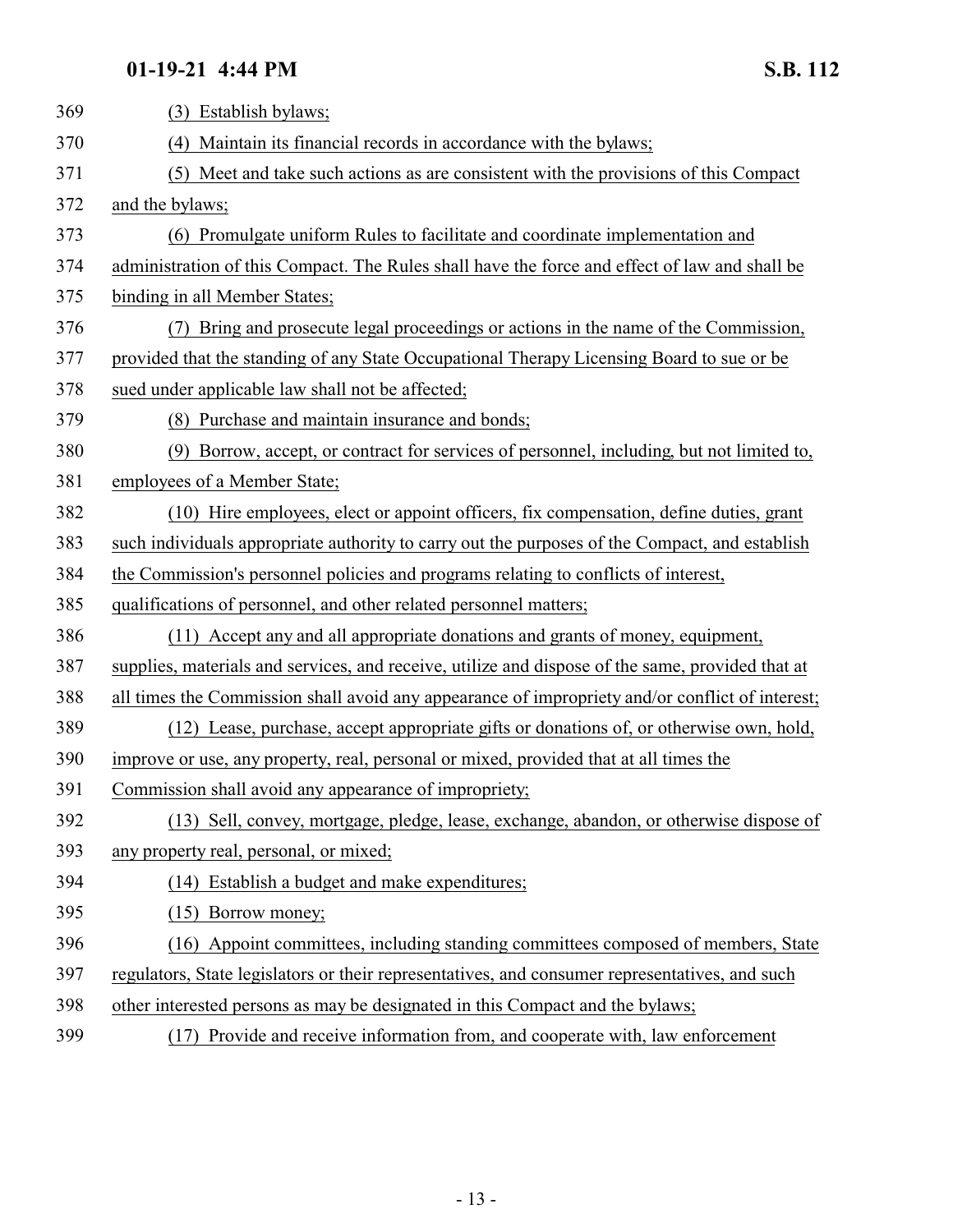# **S.B. 112 01-19-21 4:44 PM**

| 400 | agencies;                                                                                 |
|-----|-------------------------------------------------------------------------------------------|
| 401 | (18) Establish and elect an Executive Committee; and                                      |
| 402 | (19) Perform such other functions as may be necessary or appropriate to achieve the       |
| 403 | purposes of this Compact consistent with the State regulation of Occupational Therapy     |
| 404 | licensure and practice.                                                                   |
| 405 | (D) The Executive Committee. The Executive Committee shall have the power to act          |
| 406 | on behalf of the Commission according to the terms of this Compact.                       |
| 407 | (1) The Executive Committee shall be composed of nine members:                            |
| 408 | (a) Seven voting members who are elected by the Commission from the current               |
| 409 | membership of the Commission;                                                             |
| 410 | (b) One ex-officio, nonvoting member from a recognized national Occupational              |
| 411 | Therapy professional association; and                                                     |
| 412 | (c) One ex-officio, nonvoting member from a recognized national Occupational              |
| 413 | Therapy certification organization.                                                       |
| 414 | The ex-officio members will be selected by their respective organizations.<br>(2)         |
| 415 | The Commission may remove any member of the Executive Committee as<br>(3)                 |
| 416 | provided in bylaws.                                                                       |
| 417 | The Executive Committee shall meet at least annually.<br>(4)                              |
| 418 | The Executive Committee shall have the following Duties and responsibilities:<br>(5)      |
| 419 | (a) Recommend to the entire Commission changes to the Rules or bylaws, changes to         |
| 420 | this Compact legislation, fees paid by Compact Member States such as annual dues, and any |
| 421 | Commission Compact fee charged to Licensees for the Compact Privilege;                    |
| 422 | (b) Ensure Compact administration services are appropriately provided, contractual or     |
| 423 | otherwise;                                                                                |
| 424 | (c) Prepare and recommend the budget;                                                     |
| 425 | (d) Maintain financial records on behalf of the Commission;                               |
| 426 | (e) Monitor Compact compliance of Member States and provide compliance reports to         |
| 427 | the Commission;                                                                           |
| 428 | Establish additional committees as necessary; and<br>(f)                                  |
| 429 | Perform other duties as provided in Rules or bylaws.<br>(စ္ခ)                             |
| 430 | (E) Meetings of the Commission                                                            |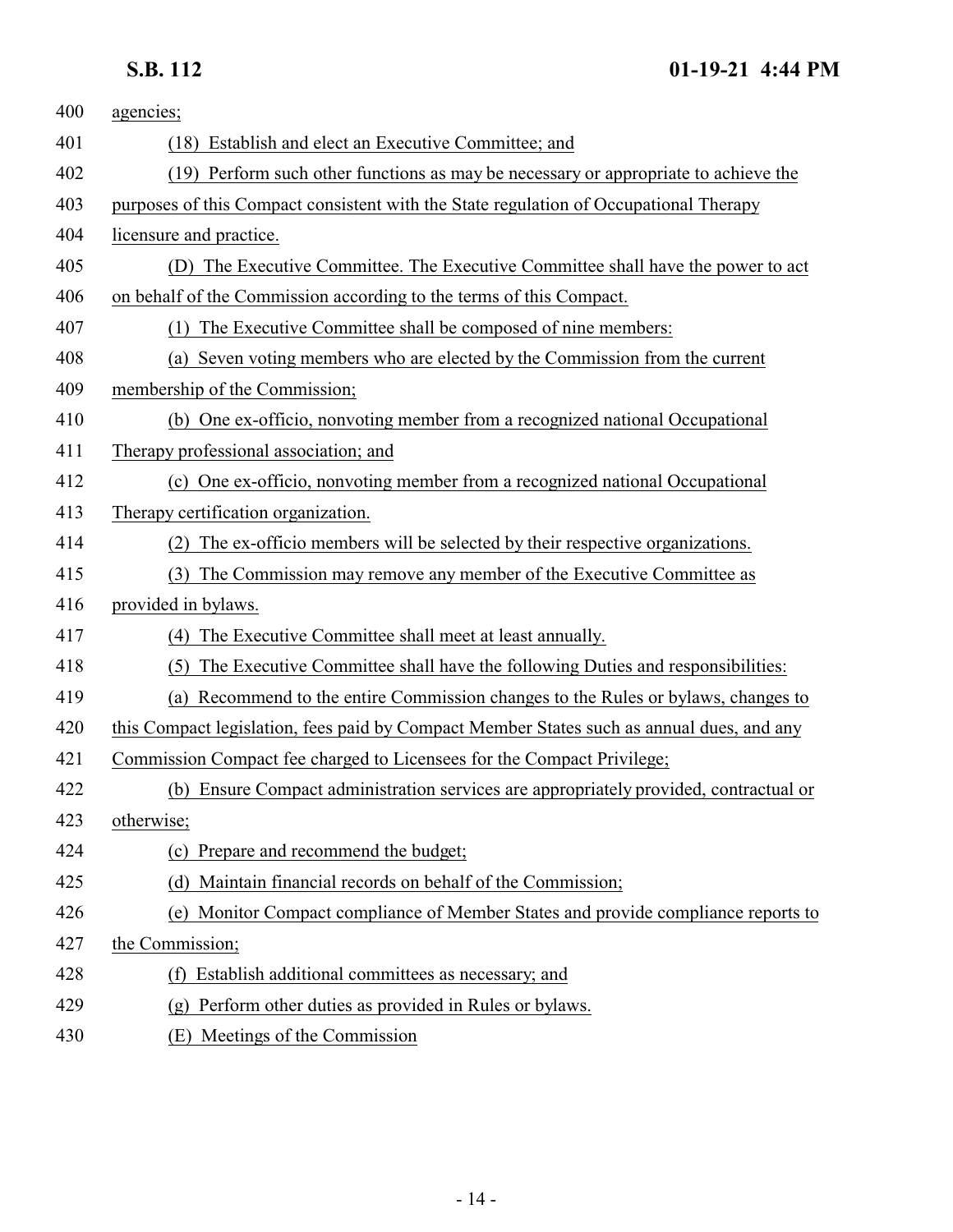| 431 | All meetings shall be open to the public, and public notice of meetings shall be<br>(1)         |
|-----|-------------------------------------------------------------------------------------------------|
| 432 | given in the same manner as required under the Rulemaking provisions in Section $58-42b-210$ .  |
| 433 | (2) The Commission or the Executive Committee or other committees of the                        |
| 434 | Commission may convene in a closed, non-public meeting if the Commission or Executive           |
| 435 | Committee or other committees of the Commission must discuss:                                   |
| 436 | (a) Non-compliance of a Member State with its obligations under the Compact;                    |
| 437 | (b) The employment, compensation, discipline or other matters, practices or procedures          |
| 438 | related to specific employees or other matters related to the Commission's internal personnel   |
| 439 | practices and procedures;                                                                       |
| 440 | (c) Current, threatened, or reasonably anticipated litigation;                                  |
| 441 | (d) Negotiation of contracts for the purchase, lease, or sale of goods, services, or real       |
| 442 | estate;                                                                                         |
| 443 | (e) Accusing any person of a crime or formally censuring any person;                            |
| 444 | Disclosure of trade secrets or commercial or financial information that is privileged<br>(f)    |
| 445 | or confidential;                                                                                |
| 446 | (g) Disclosure of information of a personal nature where disclosure would constitute a          |
| 447 | clearly unwarranted invasion of personal privacy;                                               |
| 448 | (h) Disclosure of investigative records compiled for law enforcement purposes;                  |
| 449 | (i) Disclosure of information related to any investigative reports prepared by or on            |
| 450 | behalf of or for use of the Commission or other committee charged with responsibility of        |
| 451 | investigation or determination of compliance issues pursuant to the Compact; or                 |
| 452 | Matters specifically exempted from disclosure by federal or Member State statute.<br>(i)        |
| 453 | (3) If a meeting, or portion of a meeting, is closed pursuant to this provision, the            |
| 454 | Commission's legal counsel or designee shall certify that the meeting may be closed and shall   |
| 455 | reference each relevant exempting provision.                                                    |
| 456 | (4) The Commission shall keep minutes that fully and clearly describe all matters               |
| 457 | discussed in a meeting and shall provide a full and accurate summary of actions taken, and the  |
| 458 | reasons therefore, including a description of the views expressed. All documents considered in  |
| 459 | connection with an action shall be identified in such minutes. All minutes and documents of a   |
| 460 | closed meeting shall remain under seal, subject to release by a majority vote of the Commission |
| 461 | or order of a court of competent jurisdiction.                                                  |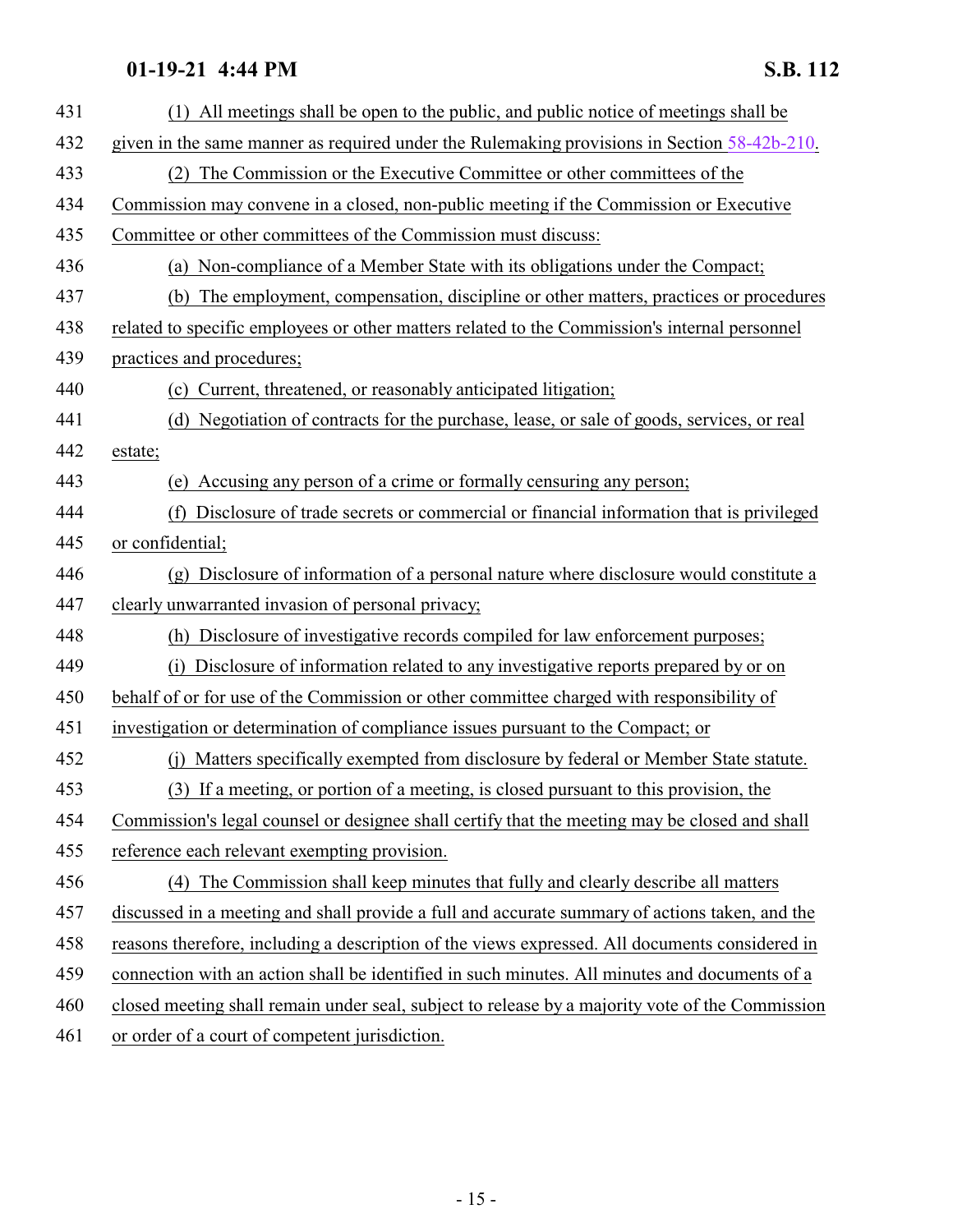**S.B. 112 01-19-21 4:44 PM**

| 462 | (F)<br>Financing of the Commission                                                                   |
|-----|------------------------------------------------------------------------------------------------------|
| 463 | The Commission shall pay, or provide for the payment of, the reasonable expenses                     |
| 464 | of its establishment, organization, and ongoing activities.                                          |
| 465 | (2) The Commission may accept any and all appropriate revenue sources, donations,                    |
| 466 | and grants of money, equipment, supplies, materials, and services.                                   |
| 467 | (3) The Commission may levy on and collect an annual assessment from each Member                     |
| 468 | State or impose fees on other parties to cover the cost of the operations and activities of the      |
| 469 | Commission and its staff, which must be in a total amount sufficient to cover its annual budget      |
| 470 | as approved by the Commission each year for which revenue is not provided by other sources.          |
| 471 | The aggregate annual assessment amount shall be allocated based upon a formula to be                 |
| 472 | determined by the Commission, which shall promulgate a Rule binding upon all Member                  |
| 473 | States.                                                                                              |
| 474 | (4) The Commission shall not incur obligations of any kind prior to securing the funds               |
| 475 | adequate to meet the same, nor shall the Commission pledge the credit of any of the Member           |
| 476 | States, except by and with the authority of the Member State.                                        |
| 477 | (5) The Commission shall keep accurate accounts of all receipts and disbursements.                   |
| 478 | The receipts and disbursements of the Commission shall be subject to the audit and accounting        |
| 479 | procedures established under its bylaws. However, all receipts and disbursements of funds            |
| 480 | handled by the Commission shall be audited yearly by a certified or licensed public accountant,      |
| 481 | and the report of the audit shall be included in and become part of the annual report of the         |
| 482 | Commission.                                                                                          |
| 483 | Qualified Immunity, Defense, and Indemnification<br>(G)                                              |
| 484 | (1) The members, officers, executive director, employees and representatives of the                  |
| 485 | Commission shall be immune from suit and liability, either personally or in their official           |
| 486 | capacity, for any claim for damage to or loss of property or personal injury or other civil          |
| 487 | liability caused by or arising out of any actual or alleged act, error or omission that occurred, or |
| 488 | that the person against whom the claim is made had a reasonable basis for believing occurred         |
| 489 | within the scope of Commission employment, duties or responsibilities, provided that nothing         |
| 490 | in this paragraph shall be construed to protect any such person from suit and/or liability for any   |
| 491 | damage, loss, injury, or liability caused by the intentional or willful or wanton misconduct of      |
| 492 | that person.                                                                                         |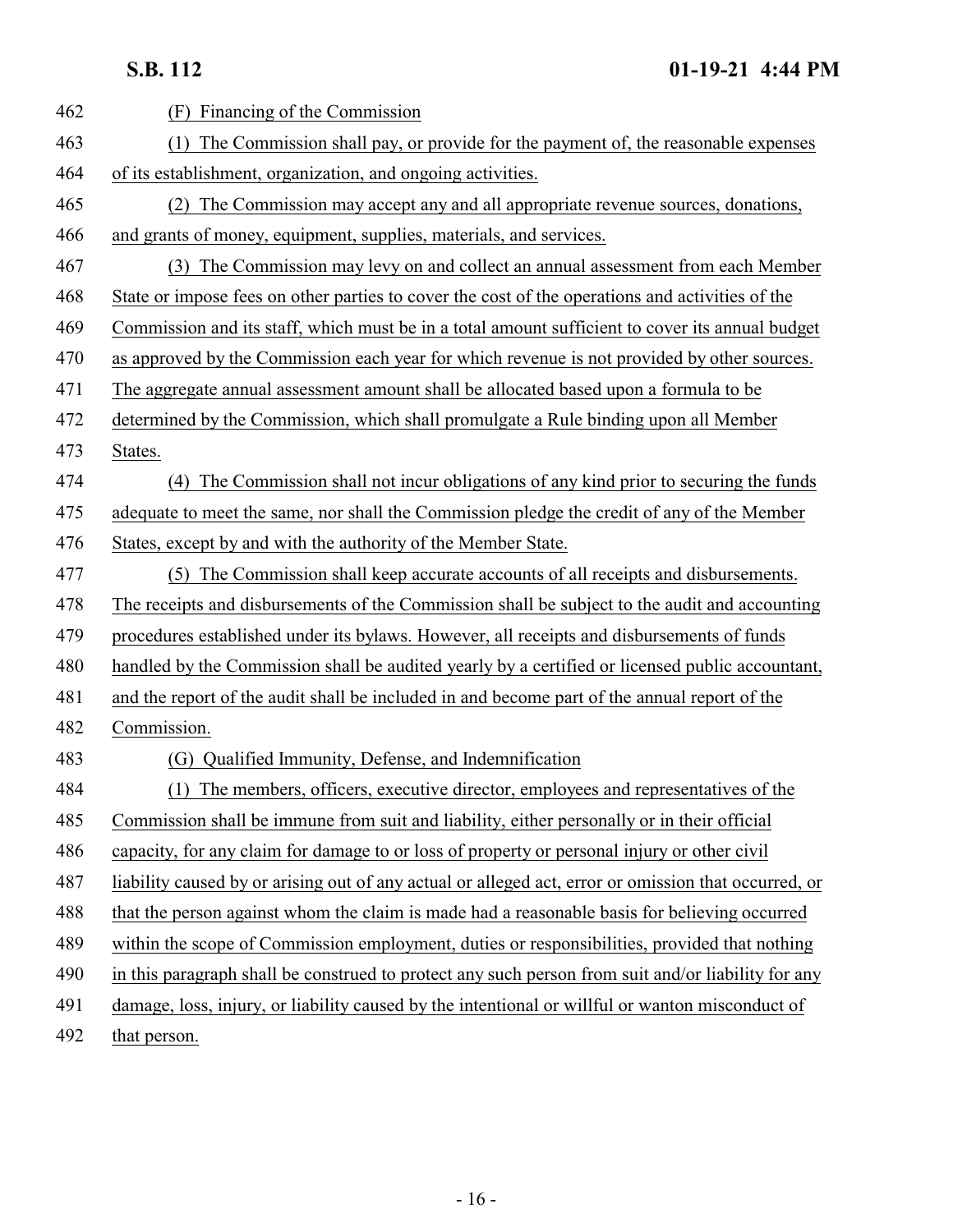<span id="page-16-0"></span>

| 493 | (2) The Commission shall defend any member, officer, executive director, employee,                |
|-----|---------------------------------------------------------------------------------------------------|
| 494 | or representative of the Commission in any civil action seeking to impose liability arising out   |
| 495 | of any actual or alleged act, error, or omission that occurred within the scope of Commission     |
| 496 | employment, duties, or responsibilities, or that the person against whom the claim is made had    |
| 497 | a reasonable basis for believing occurred within the scope of Commission employment, duties,      |
| 498 | or responsibilities, provided that nothing herein shall be construed to prohibit that person from |
| 499 | retaining his or her own counsel, and provided further, that the actual or alleged act, error, or |
| 500 | omission did not result from that person's intentional or willful or wanton misconduct.           |
| 501 | (3) The Commission shall indemnify and hold harmless any member, officer, executive               |
| 502 | director, employee, or representative of the Commission for the amount of any settlement or       |
| 503 | judgment obtained against that person arising out of any actual or alleged act, error or omission |
| 504 | that occurred within the scope of Commission employment, duties, or responsibilities, or that     |
| 505 | such person had a reasonable basis for believing occurred within the scope of Commission          |
| 506 | employment, duties, or responsibilities, provided that the actual or alleged act, error, or       |
| 507 | omission did not result from the intentional or willful or wanton misconduct of that person.      |
| 508 | Section 10. Section 58-42b-209 is enacted to read:                                                |
| 509 | 58-42b-209. Section 9 -- Data system.                                                             |
| 510 | The Commission shall provide for the development, maintenance, and utilization<br>(A)             |
| 511 | of a coordinated database and reporting system containing licensure, Adverse Action, and          |
| 512 | Investigative Information on all licensed individuals in Member States.                           |
| 513 | (B) A Member State shall submit a uniform data set to the Data System on all                      |
| 514 | individuals to whom this Compact is applicable (utilizing a unique identifier) as required by the |
| 515 | Rules of the Commission, including:                                                               |
| 516 | (1) Identifying information;                                                                      |
| 517 | Licensure data;<br>(2)                                                                            |
| 518 | Adverse Actions against a license or Compact Privilege;<br>(3)                                    |
| 519 | Non-confidential information related to Alternative Program participation;<br>(4)                 |
| 520 | Any denial of application for licensure, and the reason(s) for such denial;<br>(5)                |
| 521 | Other information that may facilitate the administration of this Compact, as<br>(6)               |
| 522 | determined by the Rules of the Commission; and                                                    |
| 523 | (7) Current Significant Investigative Information.                                                |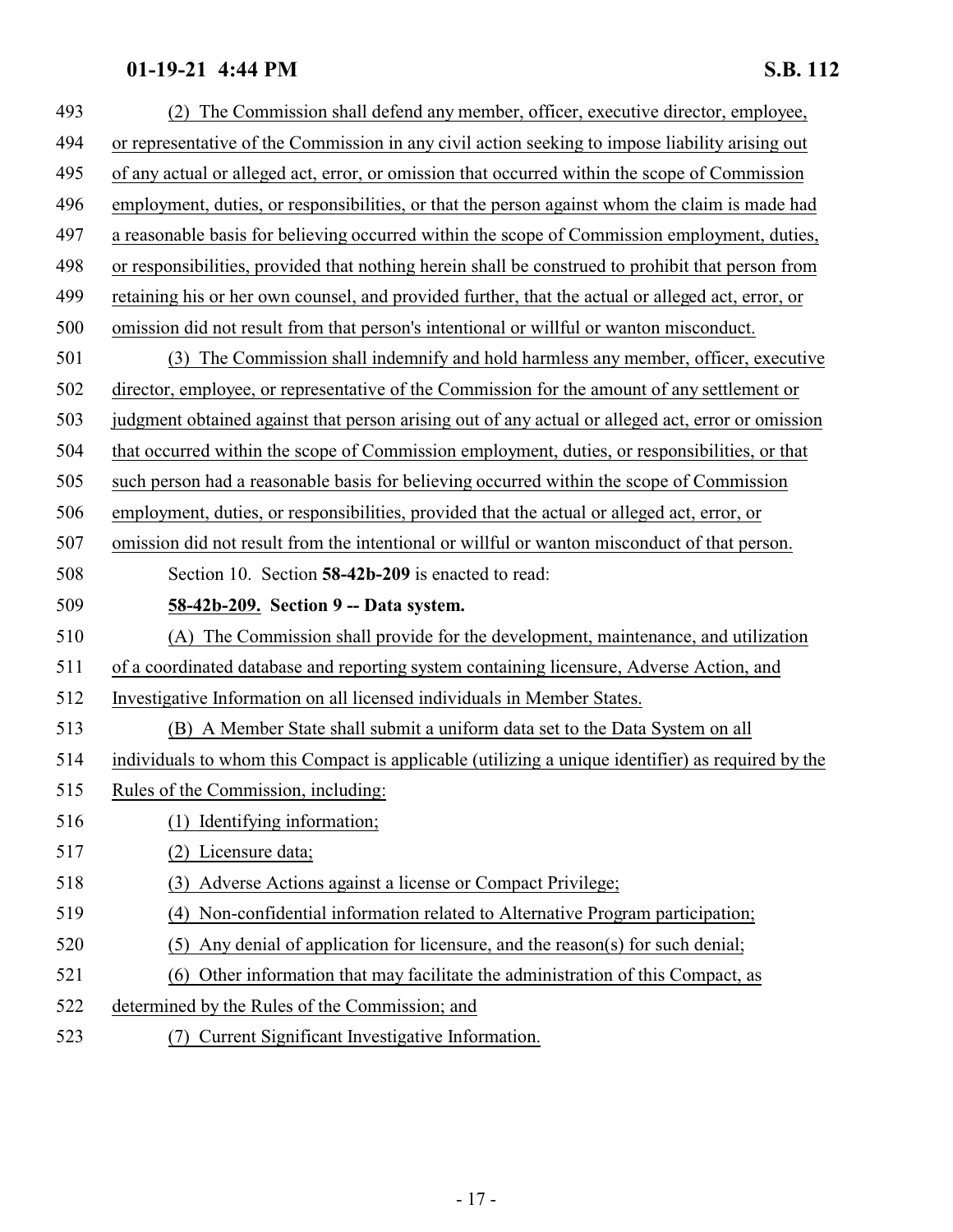<span id="page-17-0"></span>

| 524 | Current Significant Investigative Information and other Investigative Information<br>(C)         |
|-----|--------------------------------------------------------------------------------------------------|
| 525 | pertaining to a Licensee in any Member State will only be available to other Member States.      |
| 526 | (D) The Commission shall promptly notify all Member States of any Adverse Action                 |
| 527 | taken against a Licensee or an individual applying for a license. Adverse Action information     |
| 528 | pertaining to a Licensee in any Member State will be available to any other Member State.        |
| 529 | (E) Member States contributing information to the Data System may designate                      |
| 530 | information that may not be shared with the public without the express permission of the         |
| 531 | contributing State.                                                                              |
| 532 | (F) Any information submitted to the Data System that is subsequently required to be             |
| 533 | expunged by the laws of the Member State contributing the information shall be removed from      |
| 534 | the Data System.                                                                                 |
| 535 | Section 11. Section 58-42b-210 is enacted to read:                                               |
| 536 | 58-42b-210. Section 10 -- Rulemaking.                                                            |
| 537 | (A) The Commission shall exercise its Rulemaking powers pursuant to the criteria set             |
| 538 | forth in this Section and the Rules adopted thereunder. Rules and amendments shall become        |
| 539 | binding as of the date specified in each Rule or amendment.                                      |
| 540 | (B) The Commission shall promulgate reasonable rules in order to effectively and                 |
| 541 | efficiently achieve the purposes of the Compact. Notwithstanding the foregoing, in the event     |
| 542 | the Commission exercises its rulemaking authority in a manner that is beyond the scope of the    |
| 543 | purposes of the Compact, or the powers granted hereunder, then such an action by the             |
| 544 | Commission shall be invalid and have no force and effect.                                        |
| 545 | (C) If a majority of the legislatures of the Member States rejects a Rule, by enactment          |
| 546 | of a statute or resolution in the same manner used to adopt the Compact within four years of     |
| 547 | the date of adoption of the Rule, then such Rule shall have no further force and effect in any   |
| 548 | Member State.                                                                                    |
| 549 | (D) Rules or amendments to the Rules shall be adopted at a regular or special meeting            |
| 550 | of the Commission.                                                                               |
| 551 | (E) Prior to promulgation and adoption of a final Rule or Rules by the Commission,               |
| 552 | and at least thirty (30) days in advance of the meeting at which the Rule will be considered and |
| 553 | voted upon, the Commission shall file a Notice of Proposed Rulemaking:                           |
| 554 | (1) On the website of the Commission or other publicly accessible platform; and                  |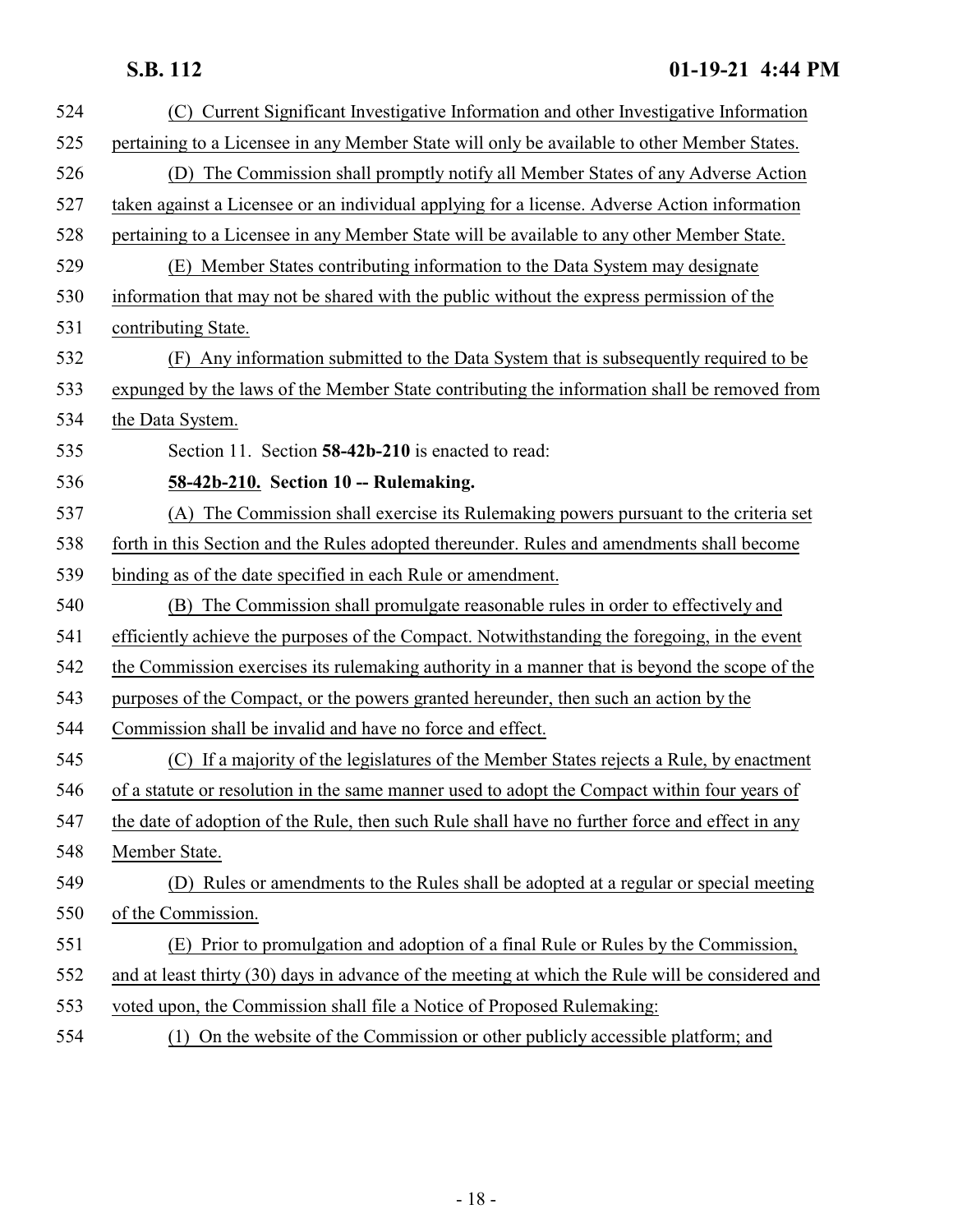| 555 | (2) On the website of each Member State Occupational Therapy Licensing Board or               |
|-----|-----------------------------------------------------------------------------------------------|
| 556 | other publicly accessible platform or the publication in which each State would otherwise     |
| 557 | publish proposed Rules.                                                                       |
| 558 | The Notice of Proposed Rulemaking shall include:<br>(F)                                       |
| 559 | The proposed time, date, and location of the meeting in which the Rule will be<br>(1)         |
| 560 | considered and voted upon;                                                                    |
| 561 | (2) The text of the proposed Rule or amendment and the reason for the proposed Rule;          |
| 562 | A request for comments on the proposed Rule from any interested person; and<br>(3)            |
| 563 | The manner in which interested persons may submit notice to the Commission of<br>(4)          |
| 564 | their intention to attend the public hearing and any written comments.                        |
| 565 | (G) Prior to adoption of a proposed Rule, the Commission shall allow persons to               |
| 566 | submit written data, facts, opinions, and arguments, which shall be made available to the     |
| 567 | public.                                                                                       |
| 568 | The Commission shall grant an opportunity for a public hearing before it adopts a<br>(H)      |
| 569 | Rule or amendment if a hearing is requested by:                                               |
| 570 | $(1)$ At least 25 persons;                                                                    |
| 571 | A State or federal governmental subdivision or agency; or<br>(2)                              |
| 572 | An association or organization having at least 25 members.<br>(3)                             |
| 573 | (I) If a hearing is held on the proposed Rule or amendment, the Commission shall              |
| 574 | publish the place, time, and date of the scheduled public hearing. If the hearing is held via |
| 575 | electronic means, the Commission shall publish the mechanism for access to the electronic     |
| 576 | hearing.                                                                                      |
| 577 | (1) All persons wishing to be heard at the hearing shall notify the executive director of     |
| 578 | the Commission or other designated member in writing of their desire to appear and testify at |
| 579 | the hearing not less than five business days before the scheduled date of the hearing.        |
| 580 | (2) Hearings shall be conducted in a manner providing each person who wishes to               |
| 581 | comment a fair and reasonable opportunity to comment orally or in writing.                    |
| 582 | (3) All hearings will be recorded. A copy of the recording will be made available on          |
| 583 | request.                                                                                      |
| 584 | (4) Nothing in this section shall be construed as requiring a separate hearing on each        |
| 585 | Rule. Rules may be grouped for the convenience of the Commission at hearings required by      |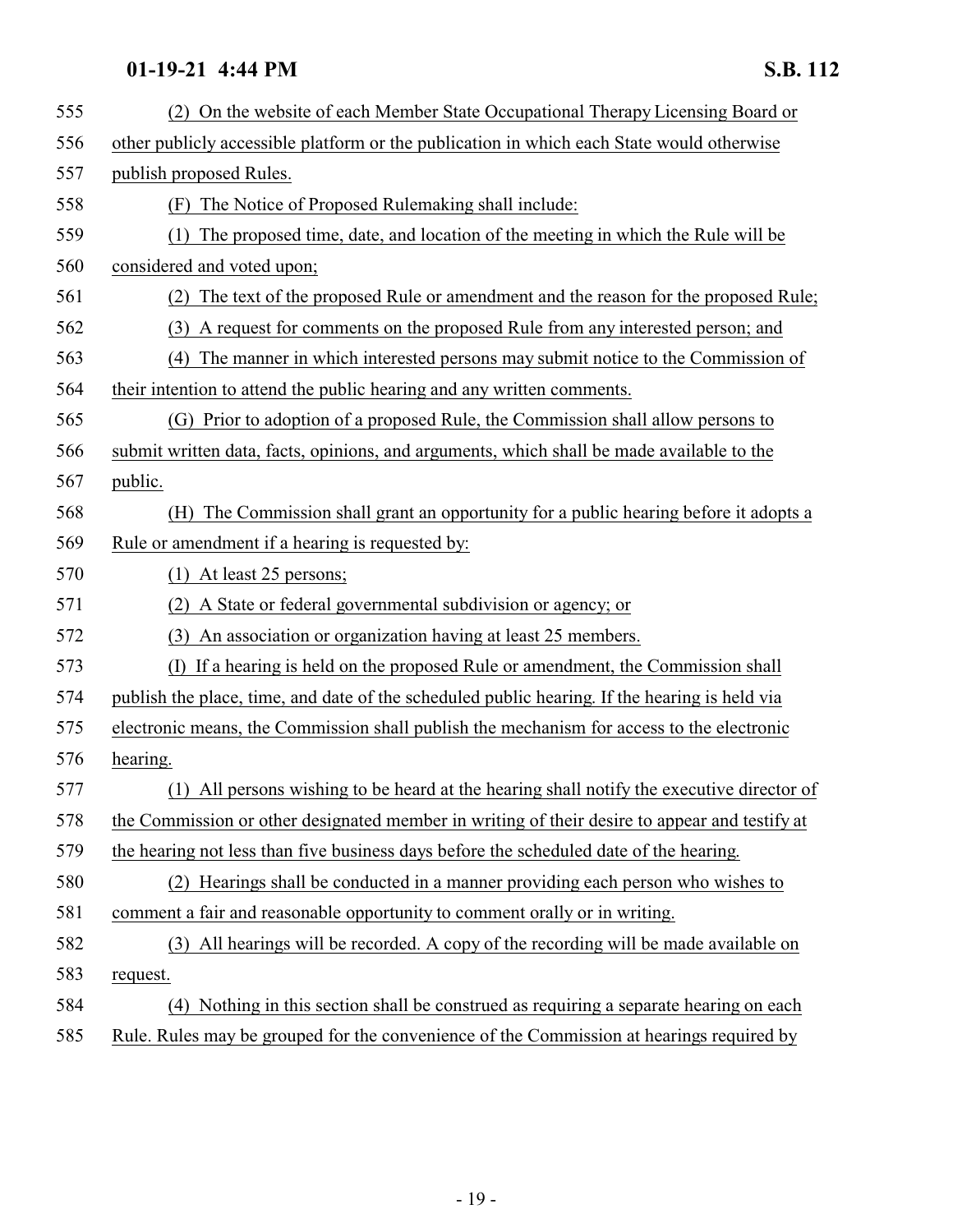| 586 | this section.                                                                                    |
|-----|--------------------------------------------------------------------------------------------------|
| 587 | (J) Following the scheduled hearing date, or by the close of business on the scheduled           |
| 588 | hearing date if the hearing was not held, the Commission shall consider all written and oral     |
| 589 | comments received.                                                                               |
| 590 | (K) If no written notice of intent to attend the public hearing by interested parties is         |
| 591 | received, the Commission may proceed with promulgation of the proposed Rule without a            |
| 592 | public hearing.                                                                                  |
| 593 | The Commission shall, by majority vote of all members, take final action on the                  |
| 594 | proposed Rule and shall determine the effective date of the Rule, if any, based on the           |
| 595 | Rulemaking record and the full text of the Rule.                                                 |
| 596 | (M) Upon determination that an emergency exists, the Commission may consider and                 |
| 597 | adopt an emergency Rule without prior notice, opportunity for comment, or hearing, provided      |
| 598 | that the usual Rulemaking procedures provided in the Compact and in this section shall be        |
| 599 | retroactively applied to the Rule as soon as reasonably possible, in no event later than ninety  |
| 600 | (90) days after the effective date of the Rule. For the purposes of this provision, an emergency |
| 601 | Rule is one that must be adopted immediately in order to:                                        |
| 602 | (1) Meet an imminent threat to public health, safety, or welfare;                                |
| 603 | Prevent a loss of Commission or Member State funds;                                              |
| 604 | (3) Meet a deadline for the promulgation of an administrative Rule that is established           |
| 605 | by federal law or Rule; or                                                                       |
| 606 | (4) Protect public health and safety.                                                            |
| 607 | The Commission or an authorized committee of the Commission may direct<br>(N)                    |
| 608 | revisions to a previously adopted Rule or amendment for purposes of correcting typographical     |
| 609 | errors, errors in format, errors in consistency, or grammatical errors. Public notice of any     |
| 610 | revisions shall be posted on the website of the Commission. The revision shall be subject to     |
| 611 | challenge by any person for a period of 30 days after posting. The revision may be challenged    |
| 612 | only on grounds that the revision results in a material change to a Rule. A challenge shall be   |
| 613 | made in writing and delivered to the chair of the Commission prior to the end of the notice      |
| 614 | period. If no challenge is made, the revision will take effect without further action. If the    |
| 615 | revision is challenged, the revision may not take effect without the approval of the             |
| 616 | Commission.                                                                                      |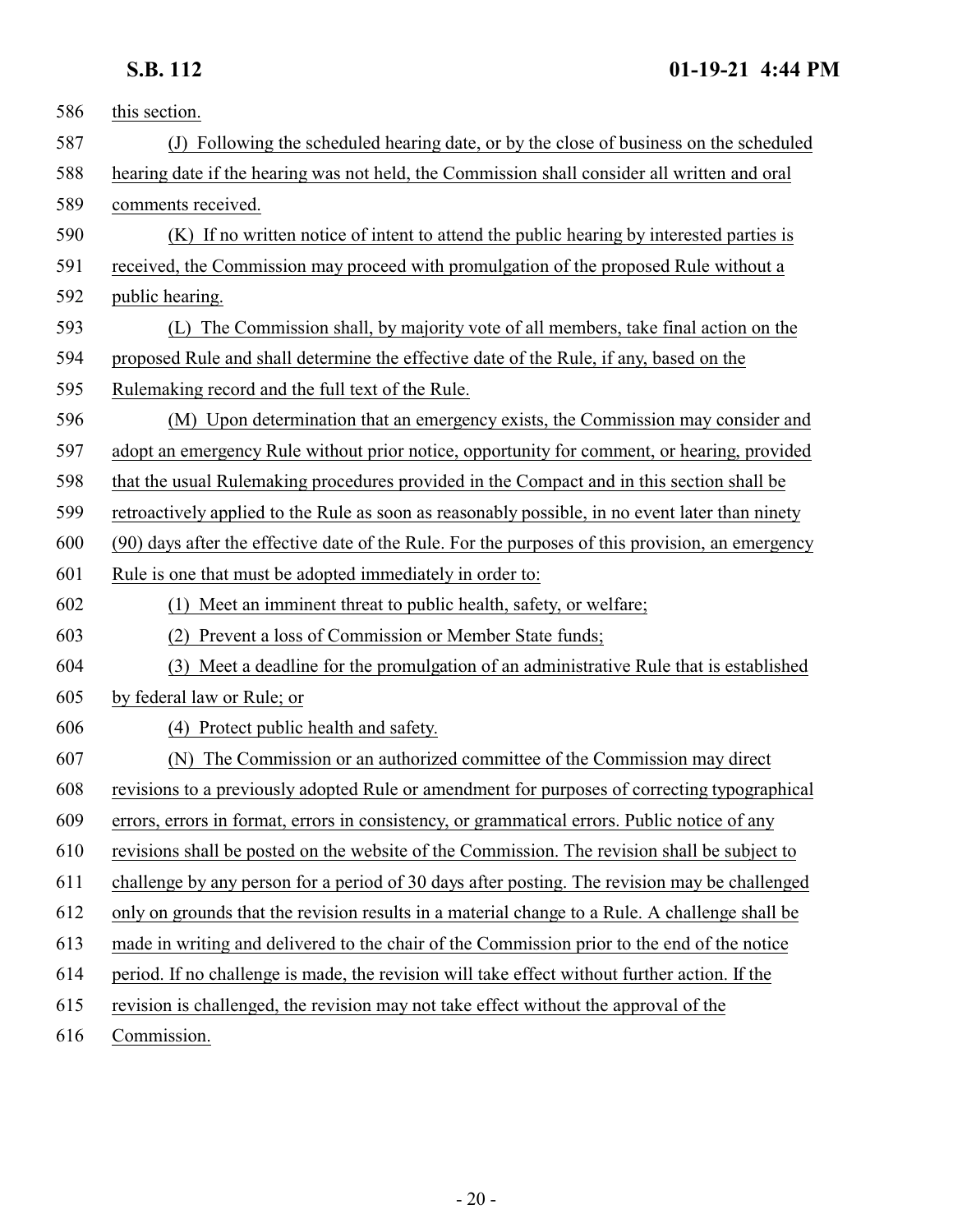<span id="page-20-0"></span>

| 617 | Section 12. Section 58-42b-211 is enacted to read:                                               |
|-----|--------------------------------------------------------------------------------------------------|
| 618 | 58-42b-211. Section 11 -- Oversight, dispute resolution, and enforcement.                        |
| 619 | (A) Oversight                                                                                    |
| 620 | The executive, legislative, and judicial branches of State government in each                    |
| 621 | Member State shall enforce this Compact and take all actions necessary and appropriate to        |
| 622 | effectuate the Compact's purposes and intent. The provisions of this Compact and the Rules       |
| 623 | promulgated hereunder shall have standing as statutory law.                                      |
| 624 | (2) All courts shall take judicial notice of the Compact and the Rules in any judicial or        |
| 625 | administrative proceeding in a Member State pertaining to the subject matter of this Compact     |
| 626 | which may affect the powers, responsibilities, or actions of the Commission.                     |
| 627 | The Commission shall be entitled to receive service of process in any such<br>(3)                |
| 628 | proceeding and shall have standing to intervene in such a proceeding for all purposes. Failure   |
| 629 | to provide service of process to the Commission shall render a judgment or order void as to the  |
| 630 | Commission, this Compact, or promulgated Rules.                                                  |
| 631 | (B) Default, Technical Assistance, and Termination                                               |
| 632 | (1) If the Commission determines that a Member State has defaulted in the                        |
| 633 | performance of its obligations or responsibilities under this Compact or the promulgated Rules,  |
| 634 | the Commission shall:                                                                            |
| 635 | (a) Provide written notice to the defaulting State and other Member States of the nature         |
| 636 | of the default, the proposed means of curing the default, and/or any other action to be taken by |
| 637 | the Commission; and                                                                              |
| 638 | (b) Provide remedial training and specific technical assistance regarding the default.           |
| 639 | (2) If a State in default fails to cure the default, the defaulting State may be terminated      |
| 640 | from the Compact upon an affirmative vote of a majority of the Member States, and all rights,    |
| 641 | privileges, and benefits conferred by this Compact may be terminated on the effective date of    |
| 642 | termination. A cure of the default does not relieve the offending State of obligations or        |
| 643 | liabilities incurred during the period of default.                                               |
| 644 | (3) Termination of membership in the Compact shall be imposed only after all other               |
| 645 | means of securing compliance have been exhausted. Notice of intent to suspend or terminate       |
| 646 | shall be given by the Commission to the governor, the majority and minority leaders of the       |
| 647 | defaulting State's legislature, and each of the Member States.                                   |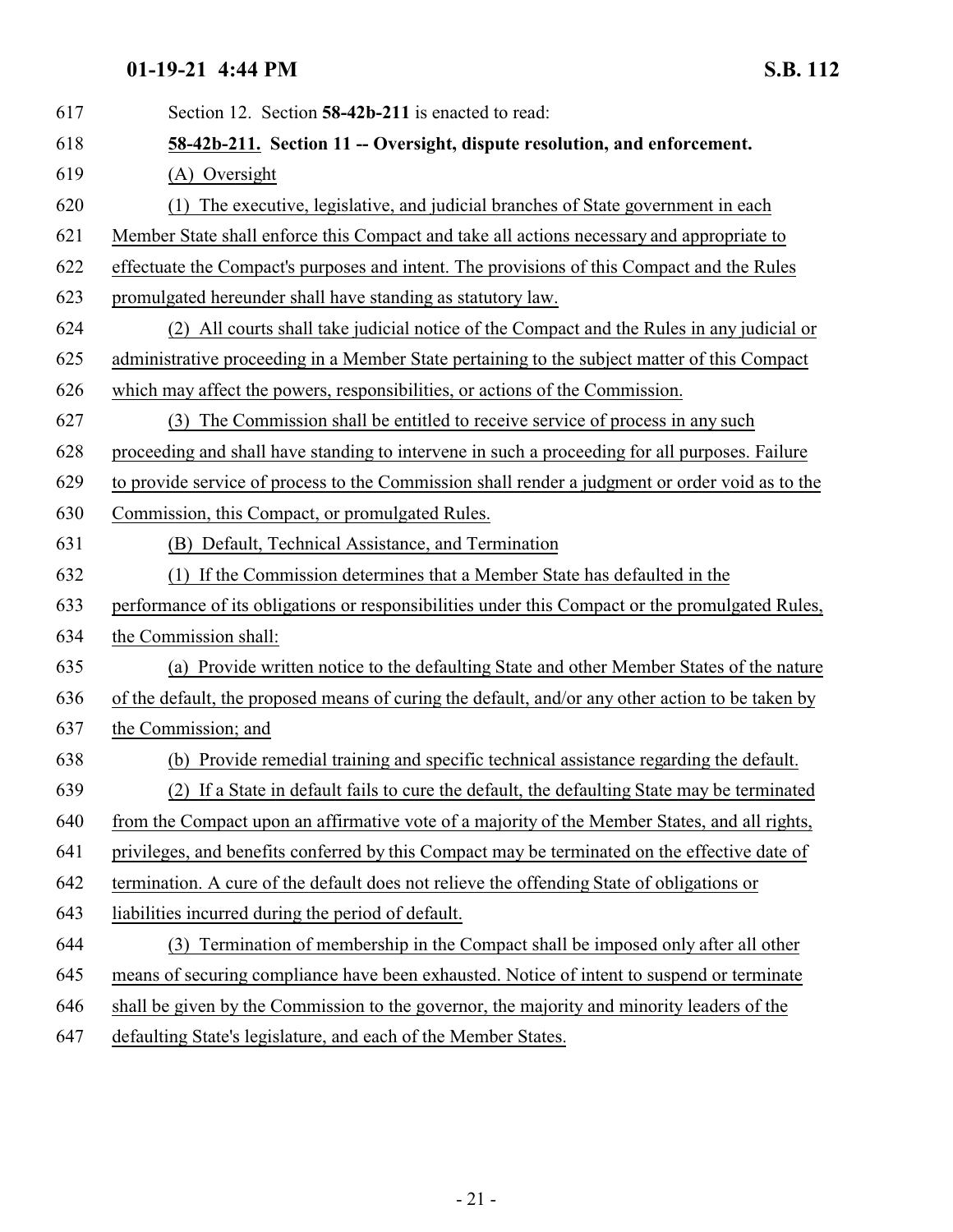<span id="page-21-0"></span>

| 648 | (4) A State that has been terminated is responsible for all assessments, obligations, and         |
|-----|---------------------------------------------------------------------------------------------------|
| 649 | liabilities incurred through the effective date of termination, including obligations that extend |
| 650 | beyond the effective date of termination.                                                         |
| 651 | (5) The Commission shall not bear any costs related to a State that is found to be in             |
| 652 | default or that has been terminated from the Compact, unless agreed upon in writing between       |
| 653 | the Commission and the defaulting State.                                                          |
| 654 | (6) The defaulting State may appeal the action of the Commission by petitioning the               |
| 655 | U.S. District Court for the District of Columbia or the federal district where the Commission     |
| 656 | has its principal offices. The prevailing member shall be awarded all costs of such litigation,   |
| 657 | including reasonable attorney's fees.                                                             |
| 658 | (C) Dispute Resolution                                                                            |
| 659 | (1) Upon request by a Member State, the Commission shall attempt to resolve disputes              |
| 660 | related to the Compact that arise among Member States and between member and non-Member           |
| 661 | States.                                                                                           |
| 662 | (2) The Commission shall promulgate a Rule providing for both mediation and binding               |
| 663 | dispute resolution for disputes as appropriate.                                                   |
| 664 | (D) Enforcement                                                                                   |
| 665 | The Commission, in the reasonable exercise of its discretion, shall enforce the<br>(1)            |
| 666 | provisions and Rules of this Compact.                                                             |
| 667 | (2) By majority vote, the Commission may initiate legal action in the United States               |
| 668 | District Court for the District of Columbia or the federal district where the Commission has its  |
| 669 | principal offices against a Member State in default to enforce compliance with the provisions     |
| 670 | of the Compact and its promulgated Rules and bylaws. The relief sought may include both           |
| 671 | injunctive relief and damages. In the event judicial enforcement is necessary, the prevailing     |
| 672 | member shall be awarded all costs of such litigation, including reasonable attorney's fees.       |
| 673 | (3) The remedies herein shall not be the exclusive remedies of the Commission. The                |
| 674 | Commission may pursue any other remedies available under federal or State law.                    |
| 675 | Section 13. Section 58-42b-212 is enacted to read:                                                |
| 676 | 58-42b-212. Section 12 -- Date of implementation of the Interstate Commission for                 |
| 677 | Occupational Therapy Practice and associated rules, withdrawal, and amendment.                    |
| 678 | The Compact shall come into effect on the date on which the Compact statute is<br>(A)             |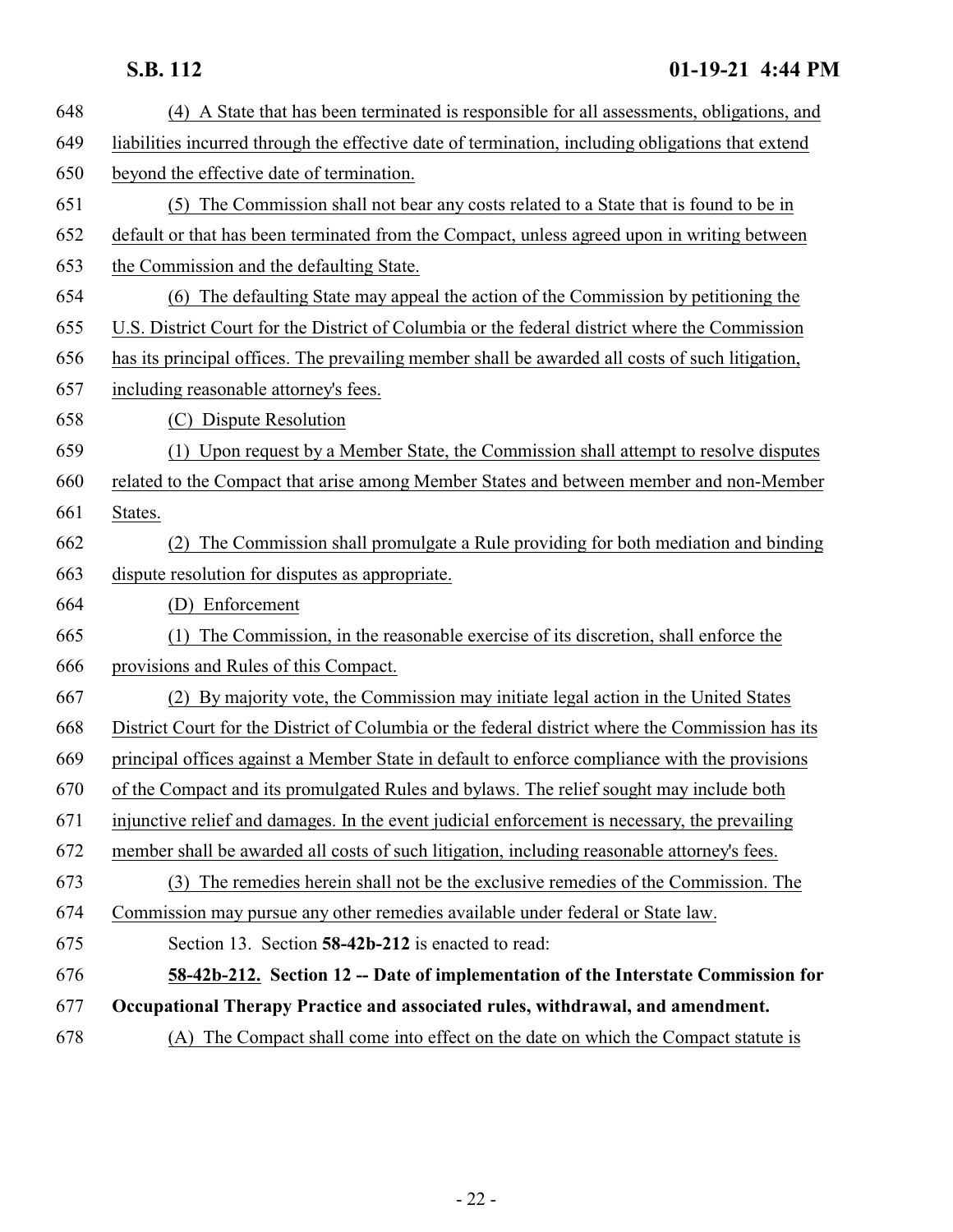<span id="page-22-0"></span>

| 679 | enacted into law in the tenth Member State. The provisions, which become effective at that       |
|-----|--------------------------------------------------------------------------------------------------|
| 680 | time, shall be limited to the powers granted to the Commission relating to assembly and the      |
| 681 | promulgation of Rules. Thereafter, the Commission shall meet and exercise Rulemaking             |
| 682 | powers necessary to the implementation and administration of the Compact.                        |
| 683 | (B) Any State that joins the Compact subsequent to the Commission's initial adoption             |
| 684 | of the Rules shall be subject to the Rules as they exist on the date on which the Compact        |
| 685 | becomes law in that State. Any Rule that has been previously adopted by the Commission shall     |
| 686 | have the full force and effect of law on the day the Compact becomes law in that State.          |
| 687 | (C) Any Member State may withdraw from this Compact by enacting a statute                        |
| 688 | repealing the same.                                                                              |
| 689 | (1) A Member State's withdrawal shall not take effect until six (6) months after                 |
| 690 | enactment of the repealing statute.                                                              |
| 691 | (2) Withdrawal shall not affect the continuing requirement of the withdrawing State's            |
| 692 | Occupational Therapy Licensing Board to comply with the investigative and Adverse Action         |
| 693 | reporting requirements of this act prior to the effective date of withdrawal.                    |
| 694 | (D) Nothing contained in this Compact shall be construed to invalidate or prevent any            |
| 695 | Occupational Therapy licensure agreement or other cooperative arrangement between a              |
| 696 | Member State and a non-Member State that does not conflict with the provisions of this           |
| 697 | Compact.                                                                                         |
| 698 | This Compact may be amended by the Member States. No amendment to this<br>(E)                    |
| 699 | Compact shall become effective and binding upon any Member State until it is enacted into the    |
| 700 | laws of all Member States.                                                                       |
| 701 | Section 14. Section 58-42b-213 is enacted to read:                                               |
| 702 | 58-42b-213. Section 13 -- Construction and severability.                                         |
| 703 | This Compact shall be liberally construed so as to effectuate the purposes thereof. The          |
| 704 | provisions of this Compact shall be severable and if any phrase, clause, sentence, or provision  |
| 705 | of this Compact is declared to be contrary to the constitution of any Member State or of the     |
| 706 | United States or the applicability thereof to any government, agency, person, or circumstance is |
| 707 | held invalid, the validity of the remainder of this Compact and the applicability thereof to any |
| 708 | government, agency, person, or circumstance shall not be affected thereby. If this Compact       |
| 709 | shall be held contrary to the constitution of any Member State, the Compact shall remain in full |